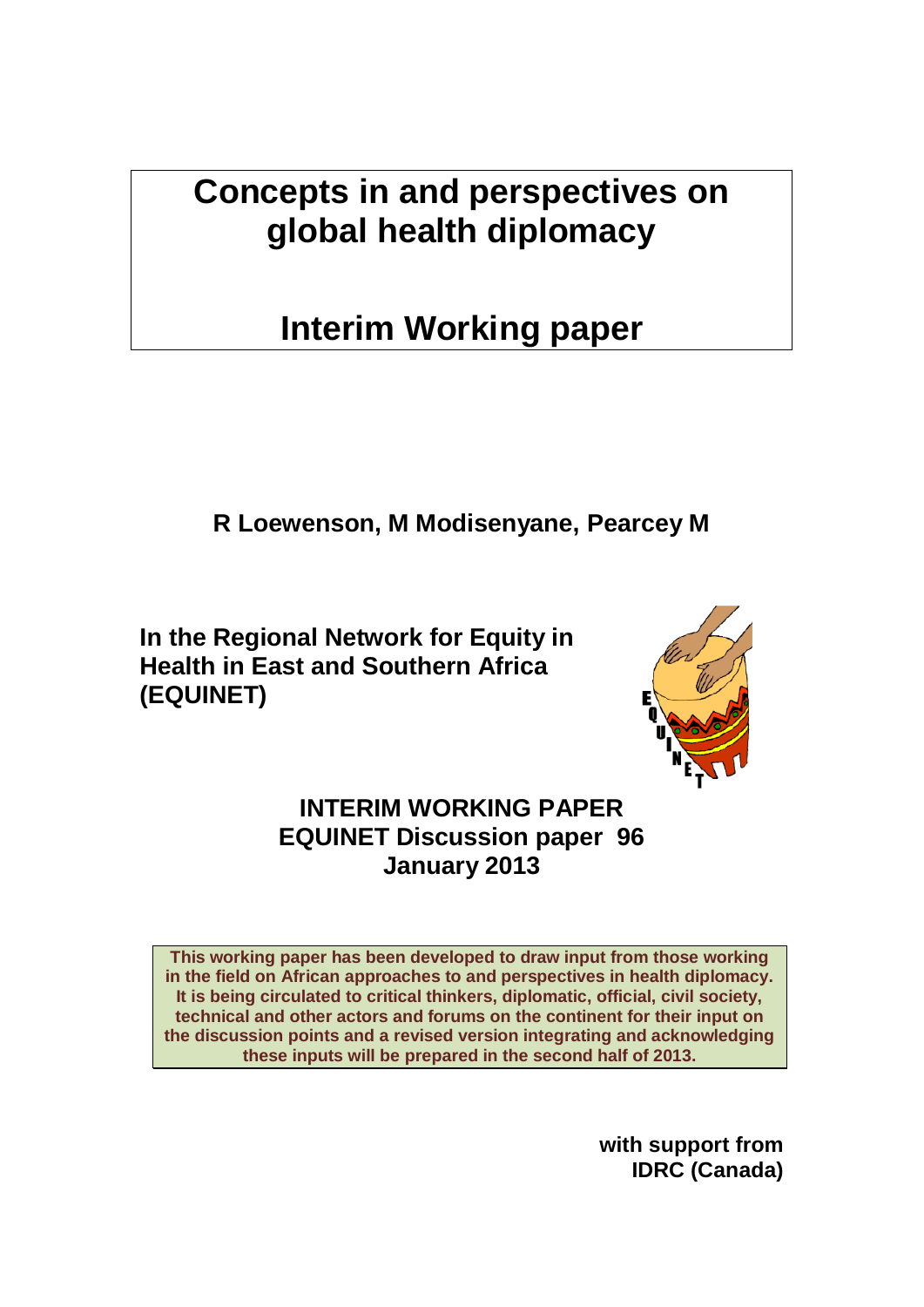### **Table of contents**

| Controlling health threats to national security and economic power  5    |  |
|--------------------------------------------------------------------------|--|
| GHD Platforms for revolution, remediation or regression? 11              |  |
| Transformative diplomacy through inclusion, south-south trilateralism 17 |  |
|                                                                          |  |
|                                                                          |  |
|                                                                          |  |

**Cite as:** Loewenson R, Modisenyane M, Pearcey M (2012) Concepts in and perspectives on global health diplomacy, Interim Working paper *EQUINET Discussion paper 96,* EQUINET: Harare.

The authors acknowledge valuable review input from Felix Maonera (ACP), a members of the policy advisory group, and from Rangarirai Machemeze of SEATINI. We also acknowledge inputs by delegates after a presentation of an earlier version at the GHD Training workshop November 2012 in the ECSA Health Community Strategic Initiative on GHD. Finally we thank B Molenaar and T Loewenson for document searches. As the paper is circulated as a working paper we will integrate and acknowledge wider inputs in the next version.. and the list of thanks will grow! Finally, we thank IDRC Canada for their funding support.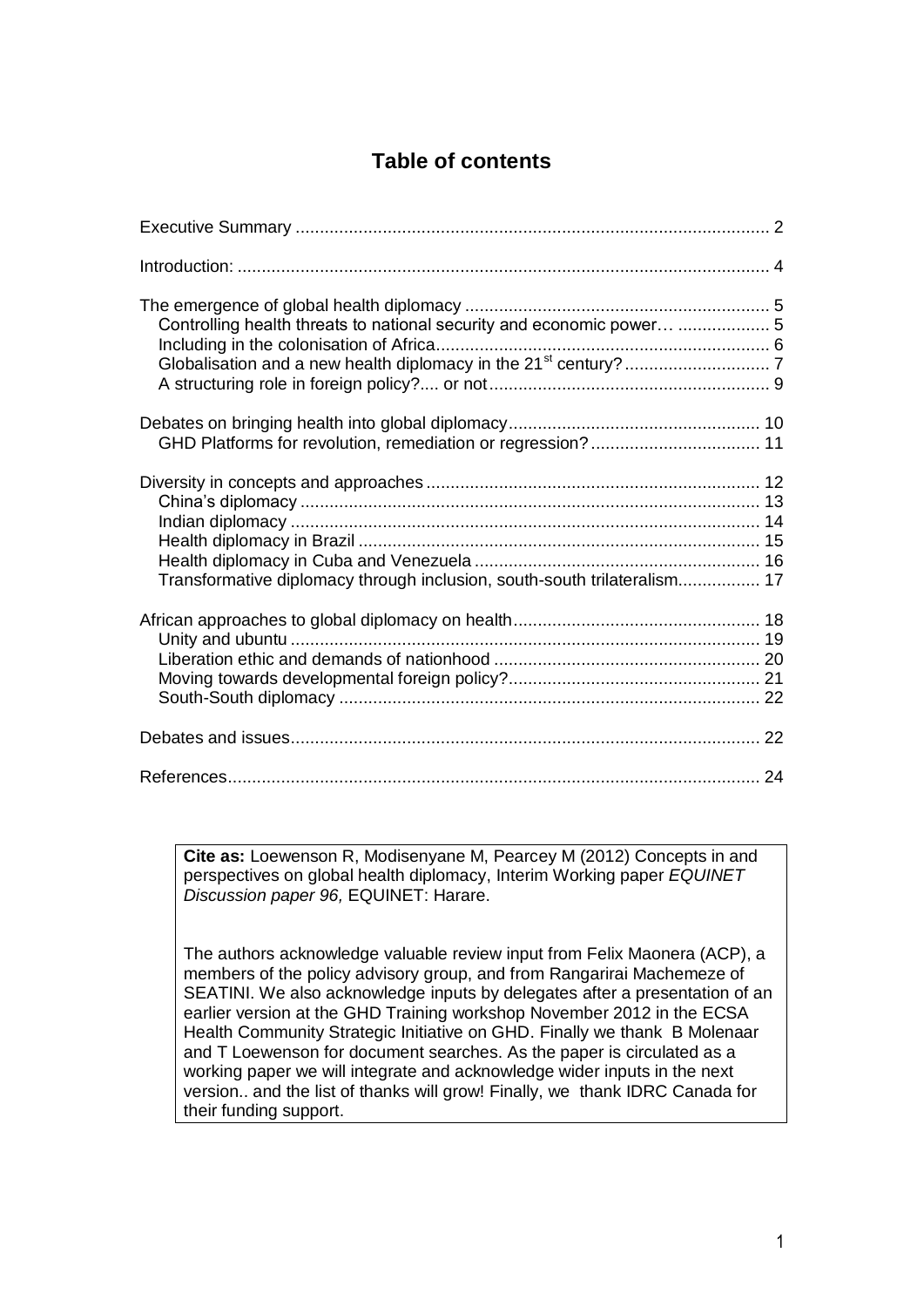# <span id="page-2-0"></span>**Executive Summary**

The Regional Network for Equity in Health in East and Southern Africa (EQUINET) is implementing a three year policy research programme to address selected challenges to health and strengthening health systems within processes of global health diplomacy (GHD). In the June 2012 inception workshop for the programme, delegates called for a paper that explains the concepts and emergence of global health diplomacy, the different approaches being taken in GHD, including African approaches.

Health has been brought into foreign policy processes for several centuries, as a *goal* of foreign policy; a *tool* of foreign policy, to secure economic or security interests of states and an intended outcome in the collective negotiation of competing interests. Yet the concept of GHD is an emergent one, with diverse meanings ascribed to the terms used and without a shared definition. There are also debates about whether it is in the best interest of public health to raise health as a global foreign policy issue, given the very different premises, norms and goals of foreign policy and health. Diplomacy primarily emerges from and is framed by security issues. It initially and largely responds to public health as containment of risk. What then are the possibilities of raising health as a goal rather than a tool of foreign policy? What are the risks of raising health goals within foreign policy platforms?

Given the de facto rise in health diplomacy, this paper explores these questions, to inform debate and dialogue in Africa on raising health within global diplomacy. We briefly present the roots and emergence of GHD, and the debates on raising public health within global diplomacy. We outline how the concepts of and approaches to GHD differ across countries and regions. We explore the perspectives that have informed diplomacy in Africa, and ask what this means for African engagement in GHD, and for public health in Africa.

At various points in this paper we raise questions on what implications the developments described have for health diplomacy in Africa. Given the limitations of documented evidence on African approaches or analysis of health diplomacy from an African lens, it is difficult to draw conclusions. We thus raise questions that we hope will provoke dialogue, debate and response. We ask how the liberation ethic, unity and developmental foreign policy as key features that have informed African diplomacy are crafted for the 21st century and used for health? How do strong commitments to sovereignty, non interference and self determination that are central to nation building relate to concepts of shared risk, shared responsibility and human rights that are positioning health as a sustained and structuring driver in global diplomacy?

The paper describes the emergence of new diplomatic forces in health and new alliances across countries, including collaboration across emergent economies in the South. It also highlights the need for continued regional collaboration and integration as a foundation for such interactions, particularly given the role of African unity as a principle in global engagement.

This first draft is an inception working paper based on public domain documents that we accessed to raise questions and discussion points to invite reflection and response from critical thinkers and actors on and from the continent. Our primary question is to ask "Are there African approaches to health diplomacy, and in our current global context, what approaches will advance health and human dignity in Africa?"

The questions we ask are summarised overleaf.

We will integrate the insights and views from this feedback and produce a second revision of the paper in the second half of 2013. We hope that the paper will continue to encourage reflection, dialogue and debate.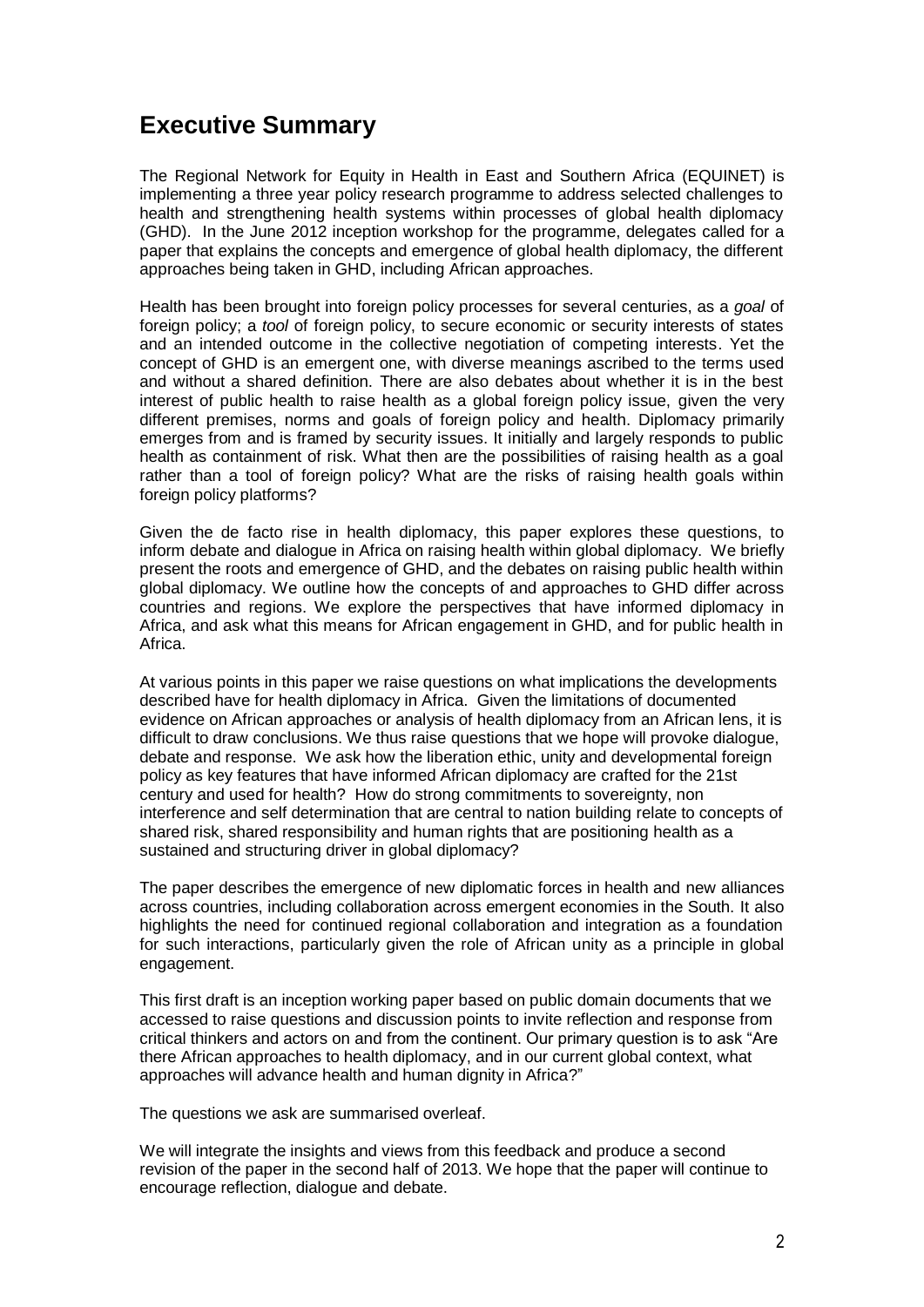In summary:

*In relation to the emergence and history of health diplomacy, we ask:*

How has the history of African countries affected or shaped diverse African country perspectives on (health) diplomacy?

It is argued that there is a shift in GHD, in the thinking about and positioning of human security, in addressing health as a human right and in making common vulnerability, shared risk, and shared responsibility a basis for collaboration across borders, with new avenues of influence and actors. How have these trends been experienced (or not) in Africa? Do they represent a shift in the hierarchy of interests or power in global diplomacy? What implications do they have for advancing health in Africa?

#### *In relation to raising health in global diplomacy, we ask:*

Given current contestations with regards to GHD as a concept, the different goals and frames used, and the asymmetrical power relations in global processes, is it in the best interest of Africans for achieving health goals to raise health as a foreign policy issue? Is health a priority in African foreign policy?

In what contexts or on what issues is it beneficial for Africa to raise health as a foreign policy issue?

*In relation to different perspectives on and approaches to global health diplomacy, we ask:*

How have African countries (differently) experienced and engaged with the diverse diplomatic paradigms that exist?

What positive potential and risks does the alliance of emerging economies (BRICS, IBSA) hold for African negotiations at global level on health? How far is south –south diplomacy addressing the economic, social, and environmental development and justice concerns in African countries? Are these interactions strengthening African capacities and control in addressing health and its determinants? What model and goals of diplomacy are being advanced by African countries through South –South co-operation?

*And in relation to perspectives on and approaches to GHD in Africa, we ask:*

What (diverse) diplomacy paradigms and approaches have African countries used to advance interests and engage the assymetries in power that affect negotiations on health goals? Can African countries have leverage in GHD when using development paradigms shaped by others?

What have been the benefits and costs of unity as a key element of African diplomacy on health?

How is the liberation ethic being crafted for the 21st century? What foreign policy perspectives will take forward in African countries the unfinished processes of nation building, decolonization, democracy and human dignity necessary for health?

Do principles of non-interference and sovereignty limit the possibilities of addressing shared risk, and shared responsibility as a basis for global collaboration on health?

What perspective in health diplomacy is needed to advance health in Africa? What transformation should be (and is) taking place domestically within African countries to more effectively advance this perspective?

We invite you to send your thoughts, comments, materials and examples on these questions and on African interests and approaches to health diplomacy to [admin@equinetafrica.org](mailto:admin@equinetafrica.org)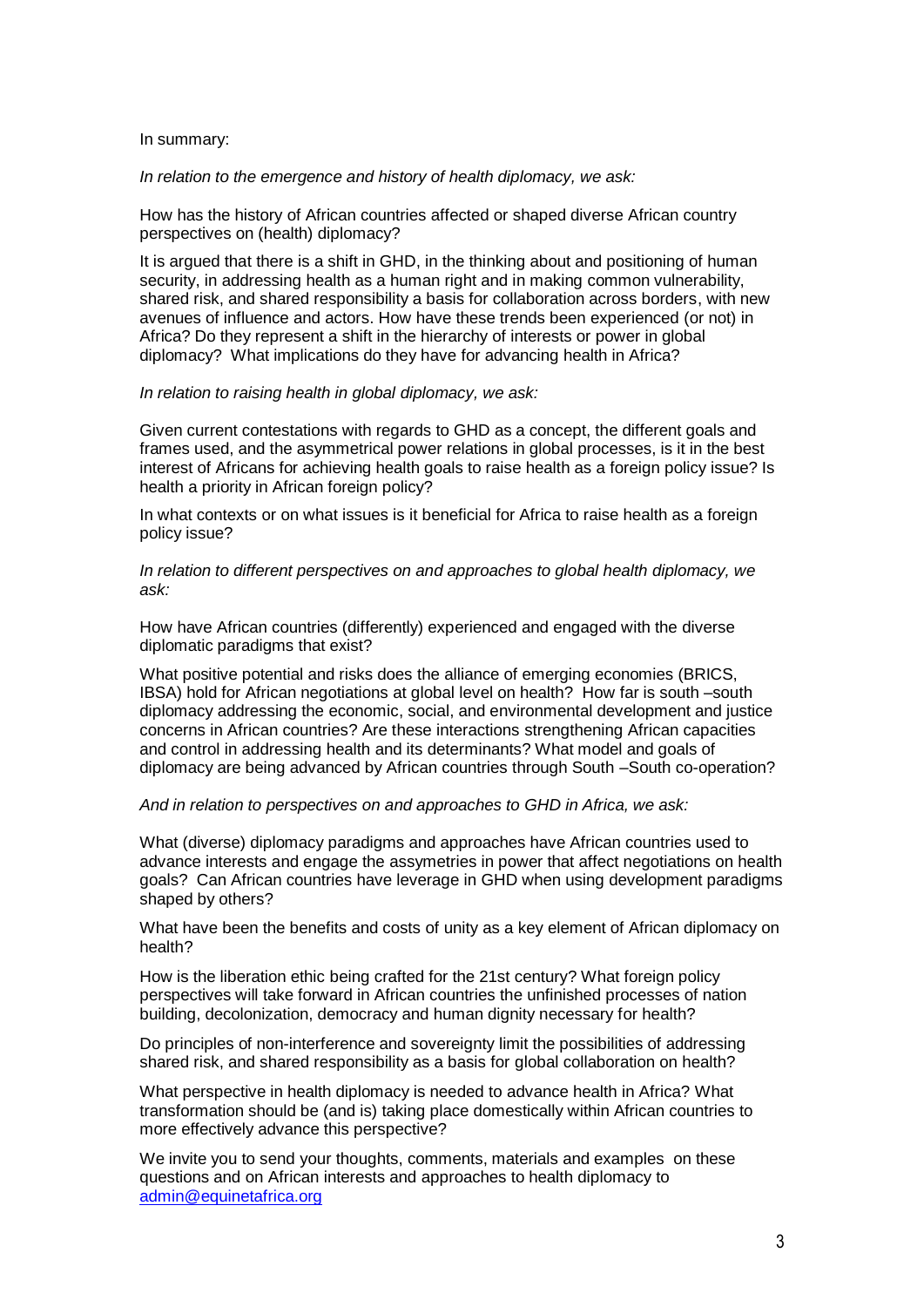# <span id="page-4-0"></span>**Introduction:**

EQUINET, with support from IDRC Canada and in association with the ECSA Health Community is implementing a three year policy research programme to address selected challenges to health and strengthening health systems within processes of global health diplomacy (GHD). In the June 2012 inception workshop for the programme, delegates noted that making decisions on health policy demands negotiation across a wide range of actors and processes, beyond countries, beyond health, and beyond state actors. Health outcomes within countries are increasingly influenced by determinants that lie in global processes, such as through trade and resource flows; risks with cross border effect; rules affecting the sharing of information, knowledge, technology and biodiversity or global frameworks of rights and norms.

Diplomacy is a foreign policy process through which actors negotiate their interests in political interactions. It has been described as an instrument in pursuit of power, survival and self-interest, with collective action an outcome only when interests converge (Gagnon 2012). Foreign policy seeks to ensure a nation's security from external threats; to contribute to a country's economic power and prosperity by promoting international trade and investment; to support order and stability in countries and regions important to a nation's security and economic interests and to promote and protect human dignity (rights and assistance) (Fidler 2005).

Health has been brought into foreign policy processes for several centuries, as described in the next section. Health has been a *goal* of foreign policy (as in the negotiation of global responses to treatment rights for people living with HIV); a *tool* of foreign policy, to secure economic or security interests of states (such as in building legitimacy and alliances or in the management of cross border risks) and an intended *outcome* in the collective negotiation of competing interests (as in the negotiation of agreements on recruitment and migration of health workers).

A rising profile of global health concerns and actors, and of global negotiations on health issues has led to the emergence of global health diplomacy (GHD) as a concept. There does not, however, appear to be a consensus definition of GHD, nor of the terms used in GHD, like "global health", "health diplomacy", "global public goods" and "global health governance". Lee and Smith (2011) in a review of emerging understandings of GHD defined it as *"negotiations involving traditional and new diplomatic processes aimed at reaching formal and informal consensus on global health concerns".* It appears, however, that the concept of GHD is an emergent one, with diverse meanings ascribed to the terms used and without a shared definition. Is a globally shared definition possible or desirable at present? A later section in this paper outlines the diverse paradigms and goals that are being applied in GHD from different countries and regions, reflecting in part their political histories and their experience and interests in relation to globalization. A shift in the balance of power in the late nineteenth century, the wartime importance of Asian politics in the 1940s, the creation of the United Nations (UN), the onset of the Cold War and the geopolitical reconfiguration of the international state system with the rise of Brazil, Russia, India, China and South Africa (BRICS) have challenged how diplomatic practice is carried out (Kennedy 1992, Van Straelen 1993, Macro 2005).

There are also debates about whether it is in the best interest of public health to raise health as a global foreign policy issue, given the very different premises, norms and goals of foreign policy and health. Diplomacy primarily emerges from and is framed by security issues. It initially and largely responds to public health as containment of risk.

When is health being raised as a goal rather than a tool of foreign policy? In what contexts is it beneficial to raise health as a tool or goal of *foreign* policy, considering that it is every country's responsibility to ensure the health of its population?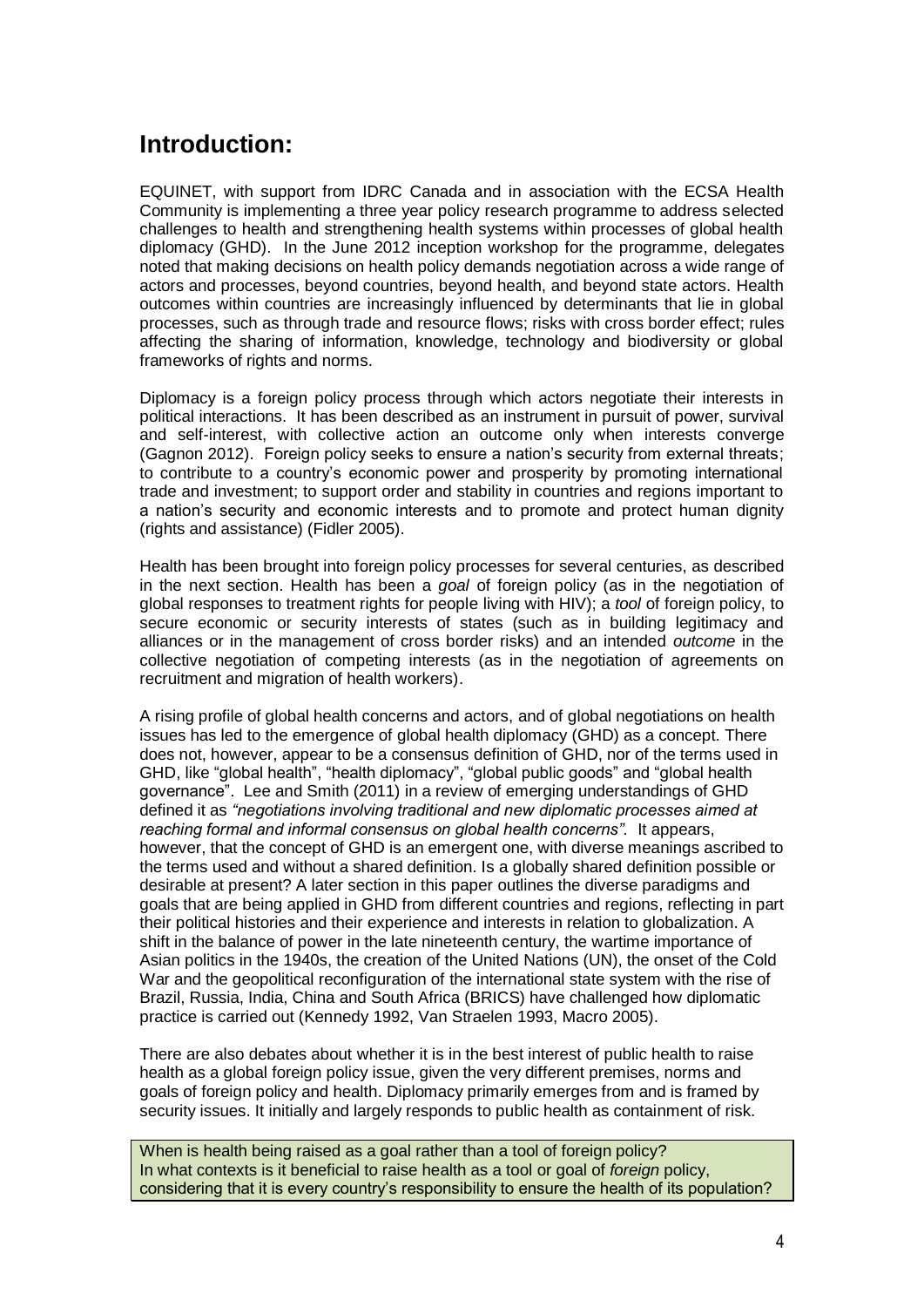Given the de facto rise in health diplomacy, this paper seeks to explore these questions, to inform strategic thinking and debate in Africa on raising health within global diplomacy.

We briefly present the roots and emergence of GHD, and the debates on raising public health within global diplomacy.

We outline how the concepts of and approaches to GHD differ across countries and regions. We explore the perspectives that have informed diplomacy in Africa, and ask what this means for African engagement in GHD, and for public health in Africa.

As we have written the paper it is clear that much relevant perspective and experience is not documented, especially from Africa. So this first draft is an inception working paper, based on a review of literature, in which we raise questions and discussion points for reflection and response from critical thinkers and actors on and from the continent.

We will integrate the insights and views from this feedback and produce a second revision of the paper in the second half of 2013. We hope that the paper will continue to encourage reflection, dialogue and debate.

### <span id="page-5-0"></span>**The emergence of global health diplomacy**

#### <span id="page-5-1"></span>*Controlling health threats to national security and economic power…*

The Black Death, a pandemic of bubonic plague, was one of the most devastating pandemics in human history, peaking in Europe between 1348 and 1350. It is thought to have spread west from China or central Asia on merchant ships. It is estimated to have killed 30% of the population of China and 30 to 60 percent of Europe's population. It catalysed major attempts on the part of political authorities to control the movement of infected travellers and ships, with Venice and Milan preventing ships from infected regions from entering their ports, and the Republic of Ragusa isolating travellers suspected of carrying the plague for 40 days. (Zacher & Keefe 2008) These early efforts sought to balance commercial interests with public good. In 1851, the French government organized the first International Sanitary Conference, inviting a number of European powers to negotiate a convention that could deal with the arrival of diseases such as cholera and yellow fever in Europe through international trade. A total of 14 such conferences were held between 1851 and 1938, with an increasing number of countries participating (Zacher and Keefe 2008). A century of such international cooperation directed at preventing and controlling disease culminated in the establishment of the World Health Organization (WHO) and the International Sanitary Regulations in 1951.

The emergence of health in international diplomacy in Europe thus sought to contain the cross border health risks *to* continued trade (as much as the trade risks to health). This perspective has been a driving force for GHD and has been dominant in much of the past centuries of GHD in high income countries in Europe and North America. This goal is consistent with a primary function of foreign policy, that is ensuring national security, order and stability and contributing to economic power and prosperity (generally through trade and investment). These functions are often termed *high politics*.

Foreign policy can also serve functions of promoting and protecting human rights and dignity, termed *low politics* (See Figure 1). These latter functions in foreign policy have generally been deliberately separated from those of high politics, as they have been perceived to involve technical, scientific, non-political, and humanitarian endeavours disconnected from security and economic interests (Fidler 2005). Health has also been used for soft power, as a means of attraction that seeks to make a state look better in the eyes of others. It is a long term strategy to establish a state's reputation, including in alliance building. While it is not possible to make direct attributions between soft power and positions on other areas of interest, it is argued to have leverage value.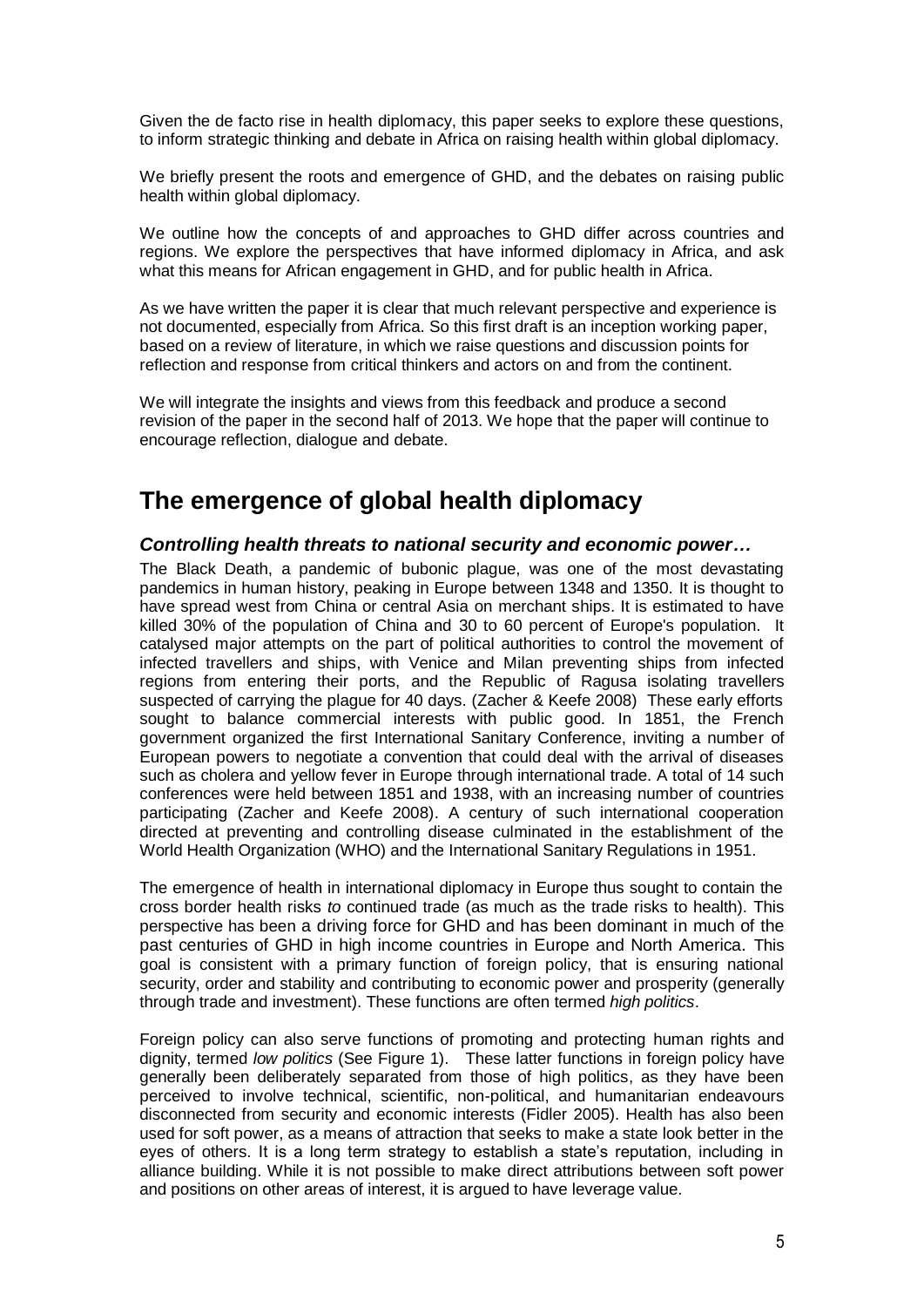



Fidler (2005)

#### <span id="page-6-0"></span>*Including in the colonisation of Africa*

Health diplomacy in colonial Africa appeared to be largely driven by security and economic interests, with limited attention to matters of human dignity. Africa's colonization, mainly by European countries, sought to conquer and occupy, trade and draw benefit from resources from the continent, accompanied by evangelism with its populations. The early spread of western medicine in Africa addressed these colonial imperatives during the slave trade (1400s-1800s) and during the colonization and settlement of the continent. Developments in 'tropical medicine' were used to prevent illness and provide medical treatment for European explorers, missionaries, colonial administrators and their families. They were also used for soft power, to spread western religion and medical systems and weaken African religions, explanations and systems for managing health and disease, building links between churches, schools and hospitals and later theological training colleges and universities (Emeagwali 1998). Early public health laws and measures identified and controlled the spread of risks, segregated settlements and infected people to control the spread of disease to settler groups, with limited attention to ensuring healthy environments for local communities (Mokaila 2001). These actions indicated a primary concern with containing health risks *to* colonization and trade. Around this, medicine was used in evangelism to legitimize colonial states and de-legitimise African culture and systems, and services were provided to ensure the labour for economic activities. It can be argued that the earliest experience of health in foreign policy in the continent was thus one of economic, social and cultural domination.

Struggles for decolonisation in the 1900s thus linked improved health to issues of control over resources and power. The liberation ethic framed international engagement from movements within the continent in that period, and is further discussed later, particularly in terms of how far it continues to inform a self-determined diplomacy agenda from African countries. Within international discourse, the pursuit of decolonization was reframed as a pursuit of 'development', repositioning former colonial powers as 'developed' providers of aid and newly independent countries as 'developing' and recipients of aid, reframing the relations.

Was there significant difference between African countries in their experiences around how health was used in the colonial policy? Has this affected diplomacy positions today? How does the current (diverse forms of) health diplomacy from African countries reflect (or challenge) the history of the past century? How has this history affected the emergence of African perspectives in diplomacy?

Health issues have become matters of global foreign policy when cross border public health risks become sufficiently significant to call for new measures and interactions between states. Recent shocks such as the HIV and SARS pandemics challenged the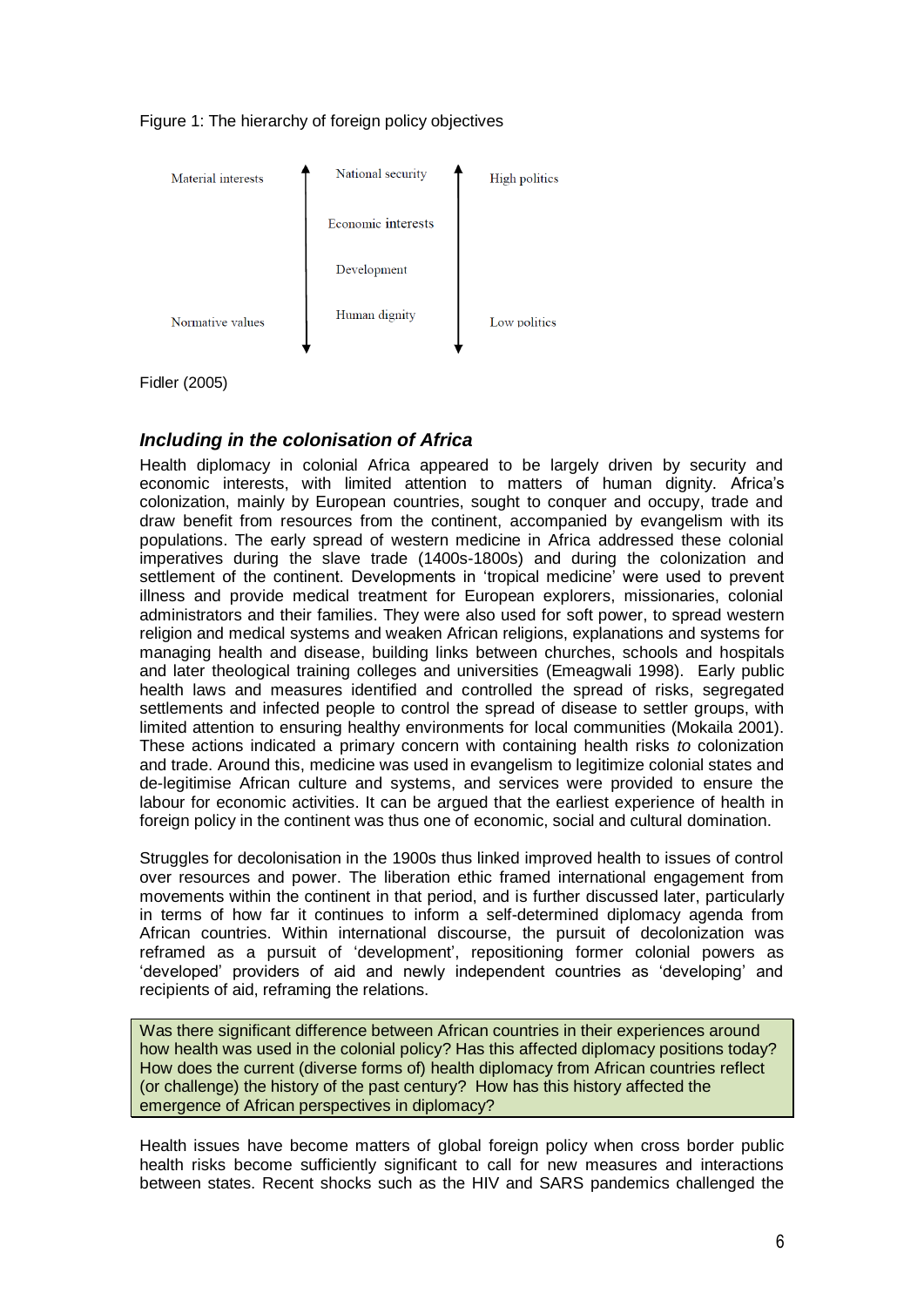methods and instruments in the traditional architecture of global health governance and posed risks to economic and trade interests (Cooper, Kirton & Schrecker 2007). Revision of the International Health Regulations (IHR) (effected in 2005) was in large part precipitated and given momentum by the international spread of SARS and its impact on the global economy. The spread of HIV and its impact in Africa were perceived to raise national security interests, leading on 17 July 2000 to the first ever UN Security Council (SC) resolution on a health-related issue, (Resolution 1308) on *the responsibility of the Security Council in the maintenance of international peace and security: HIV/AIDS and international peacekeeping operations*.

Security has thus been a consistent motivator of foreign policy exchange. Indeed, only rarely in the 1800s and 1900s did things work in the other direction, with humanitarian and human dignity elements of foreign policy affecting security and economic interests. 'Vaccine diplomacy' is said to be one such area. In the early 1800s when England and France were at war, British doctor Edward Jenner's smallpox vaccine was widely used in both countries and Jenner was elected as a foreign member of the Institute of France. Jenner himself observed in a letter to the National Institute of France, "*The sciences are never at war*." In the 1950s the US developed the polio vaccine with some collaboration with the Soviet Union, despite the cold war. In the 1990s, ceasefires were implemented in conflict situations to allow for immunisation campaigns (Hotez 2001). Nevertheless security interests generated sufficient mistrust in the 2011 World Health Assembly to delay debate on the destruction of the remaining smallpox stocks for a further 3 years (Hwenda and Larson 2011).

#### <span id="page-7-0"></span>*Globalisation and a new health diplomacy in the 21st century?*

Alcazar (2008), analysing speeches to the UN General Assembly, observed that while economic themes were more commonly raised after the 1950s, a Cold War focus on the arms race inhibited the expression or consideration of social themes, for fear that they may be used in security debates.

The UN social agenda grew in the 1990s at the end of the 'cold war' through a rather rapid series of conferences on social themes, including: the UN Conference on Environment and Development (Rio de Janeiro, 1992), the World Conference on Human Rights (Vienna, 1993), the International Conference on Population and Development (Cairo, 1994), the World Summit for Social Development (Copenhagen, 1995), the Fourth World Conference on Women (Beijing, 1995), the UN Conference on Human Settlements (Istanbul, 1996), and the World Food Summit (Rome, 1996) (Alcazar 2008). As the social themes gained profile they opened new domains of foreign policy debate.

In the early 2000s political attention to health in global policy became even more intense and sustained. With the end of the Cold War, the acceleration of globalization, the intensification of global interactions, the growth of social media and communication and the visibility of pandemic communicable diseases and rising non-communicable diseases came new forms of co-operation, political space, information resources and interactions with non state actors. Billions of additional funds were mobilised at the global level for health. The World Health Organization (WHO) passed new conventions, including the International Health Regulations 2005 (IHR) and the Framework Convention on Tobacco Control (FCTC), and a range of new global health initiatives and programmes were established (Fidler 2009).

The acceleration of globalization, transnational and speculative movement of capital, and the interconnectedness and inequality it has generated, have forced new thinking about national sovereignty and collective action. For example, the AIDS epidemic and global advocacy on the right to treatment, linking human rights and access to medicine, led to a paradigm shift in which global economies and trade policies could be subordinated to protecting the right to treatment and to the protection of public health. In March 2001, in the Council of the Agreement on Trade Related Aspects of Intellectual property Rights (TRIPS), the African Group, under the leadership of the Permanent Representative of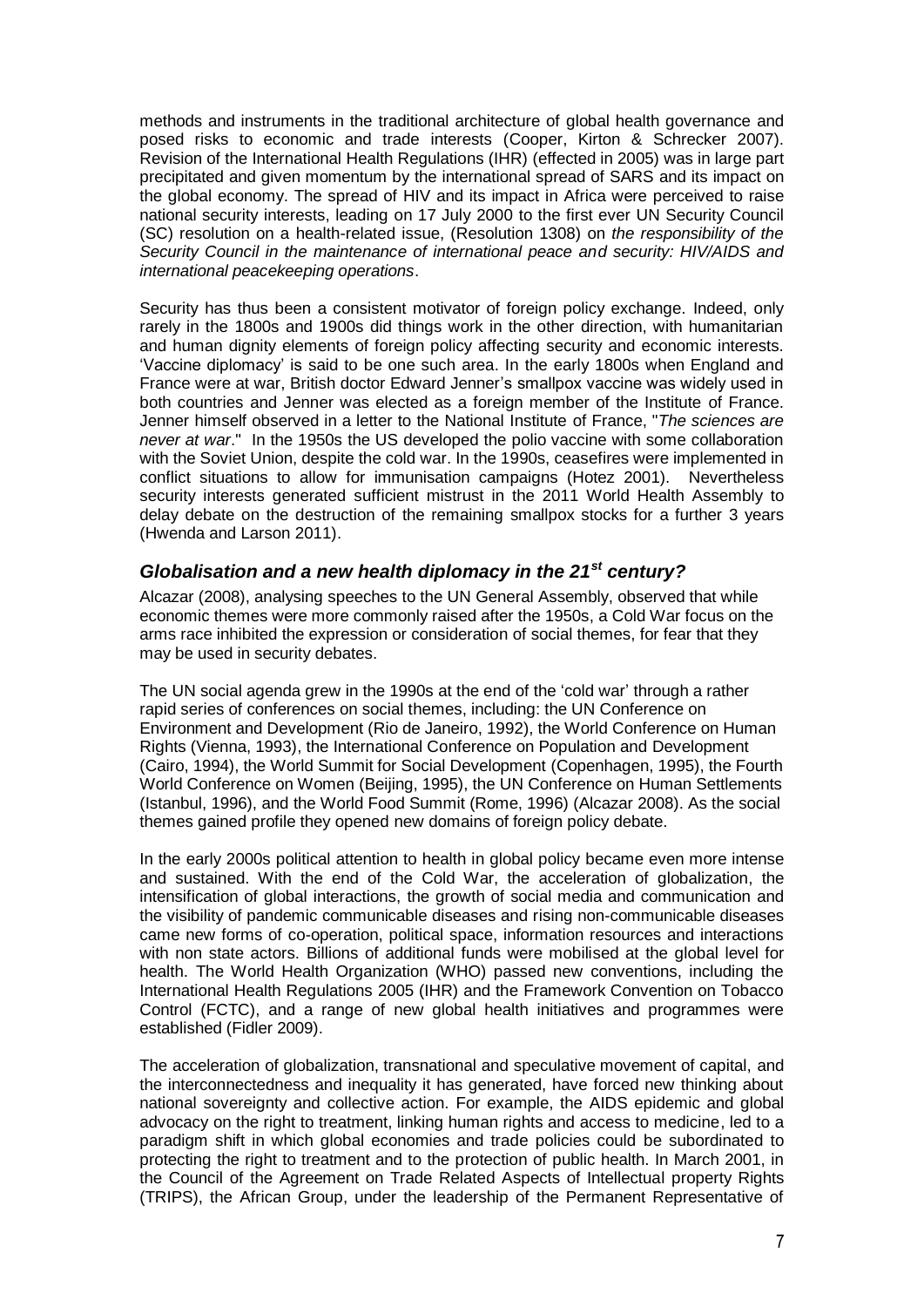Zimbabwe to the UN in Geneva, Ambassador Boniface Chidyausiku, prepared a draft declaration on the TRIPS Agreement and Public Health, given the HIV pandemic that was ravaging the continent. The historical 2001 provisions of the Doha Declaration provided that the TRIPS Agreement "*can and should be interpreted and implemented in a manner supportive of WTO Members' right to protect public health and, in particular, access to medicines for all."* (Article 4) (WTO 2006).

The failure of the negotiations at the World Trade Organization (WTO) ministerial in Cancun in September 2003, the aftermath of 9/11 'war on terror' and pre-emptive intervention rhetoric has been argued to have raised the intensity of both Northern security and Southern economic interests, leading to southern countries actively challenging positions and assumptions of leading northern states, and the emergence of 'trilateralist' diplomatic partnerships such as across South Africa, Brazil and India (Chris and Antonio 2005). Emerging economies are increasingly connected in economic and social affairs raising new dynamics in GHD (GHSI 2012).

It has thus been argued that GHD in this century is different to the forms it took in preceding centuries. Diplomatic spaces are being used to reach formal and informal consensus on emerging global health concerns that require collective action across states; with new and diverse actors involved in the negotiations. The end of the bipolar superpower competition for security and power is argued to have opened some space for countries to think differently about security, including in terms of human security, even while the central positioning of the 'war on terror' in the 2000s has kept national security at the core of global diplomacy (Lee and Smith 2009; Fidler 2009). While containing public health risks to security and trade have remained dominant concerns, GHD is argued to have now widened in scope, particularly given commitments to global health goals and health as a human right. The December 2012 adoption by the UN of a resolution on universal health coverage, with support from north and south, is argued to further reflect this trend (UN 2012).

New actors have driven change in global diplomacy. Economic actors such as Brazil, China, South Africa and India, each facing their own health challenges, have become more engaged and influential. South-South cooperation organised around exchange of experience and shared results and responsibilities has opened up new avenues of influence. Further, non-state actors (civil society but also private corporations and private foundations) have had a rising presence and in some cases a profound influence in global processes, including in major global health initiatives like the Global Fund for AIDS, TB and Malaria (GFATM). Many of the issues now being raised in global policy negotiations, such as maternal health, non communicable diseases, freedom from hunger, safe water, biodiversity and technology transfer fall beyond the scope of the usual pandemic threats.

Moving from disease risk to human security demands a more sustained, central attention to health in global processes. In 2007, the Ministers of Foreign Affairs of Brazil, France, Indonesia, Norway, South Africa, Thailand, and Senegal announced the *Oslo Ministerial Declaration 2007* with the primary intent of sustaining attention on health as a foreign policy issue. This declaration was an agreement by ministers of foreign affairs from four regions of the world to make common vulnerability, shared risk, and shared responsibility a basis for collaboration across borders (rather than protection of ''my borders''). While the agreement respected national sovereignty, it also raised the concern that a nation's pursuit of pure self interest might undermine the responses necessary for the challenges of growing interdependence (Mogedal and Alverberg 2010).

Do these changes reflect a real new opportunity for health? Do they represent a shift in the hierarchy of interests or power in global diplomacy?

Some argue that the signs above suggest that this is the case, or that at least the opportunity exists for it.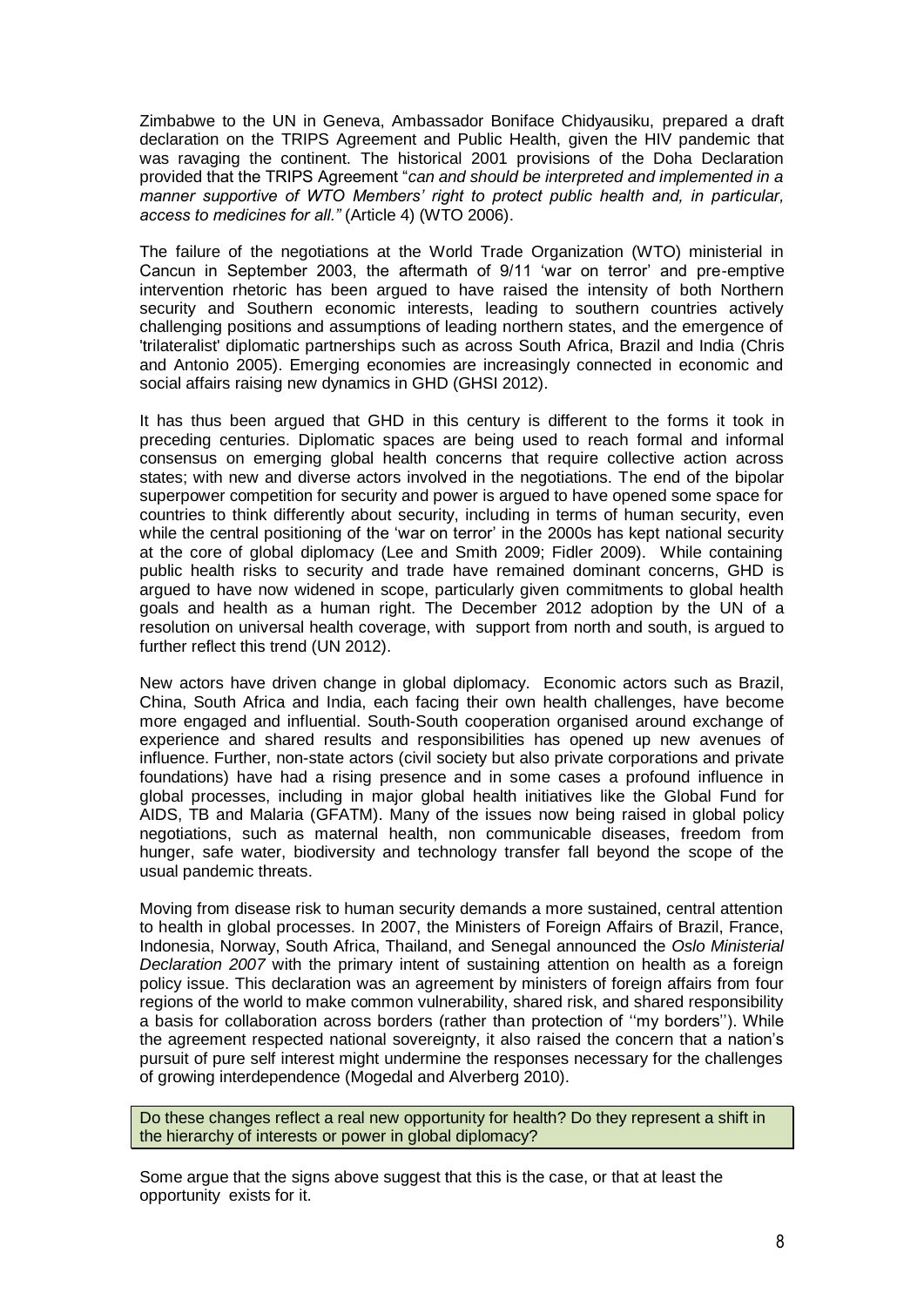What opportunities and risks do these trends pose for advancing health in Africa? Have health issues been overshadowed by other concerns in African foreign policy engagement?

How far does the Oslo declaration and its framing of interdependence and shared responsibility resonate with the foreign policy concerns of African countries?

#### <span id="page-9-0"></span>*A structuring role in foreign policy?.... or not*

In a diplomatic environment where the economic and trade clusters were regarded as being at the centre of the diplomatic universe, circled by social issues, Alcazar (2008) argued in 2008 that an inversion had begun to take place, where the economic and trade clusters could not only work for their own strengthening, but for social ends, where health has a *structuring* role in foreign policy. He called this the 'Copernican shift'. (This was to be reminiscent of the scene changing correction made in the sixteenth century by Copernicus in proposing that the planets orbit the Sun, rather than the prior Ptolemeic view that the sun and planets orbit the earth).

If this is happening it is not without counteracting forces. The landmark 2001 4th WTO Ministerial Meeting that adopted the Doha declaration was intensely contested. Two documents were tabled for that meeting. Document IP/C/W/312, supported by low and middle income countries contained the position outlined earlier that nothing in the TRIPS Agreement shall prevent members from taking measures to protect public health. Document IP/C/W/313, supported by industrialized countries (who raised political pressure for withdrawal of the former) sought to avoid this. Although the Doha declaration was adopted by consensus and has since been recalled in various other documents and resolutions, it has also became the object of ongoing pressure for reversals through a raft of other diplomatic routes, including TRIPS plus provisions in bilateral economic partnership agreements, trade pressures, new provisions on counterfeit medicines and so on. It has required continued engagement for further amendments to practically realise the intended flexibilities and legal changes in both importing and exporting countries to make them implementable. For example, in 2006 Rwanda passed a law requiring generic medicines to be used for all treatment programmes when available, but also needed to take advantage of a follow up statute in Canada establishing an export system under compulsory licenses to import low cost generic fixed-dose combination ante-retrovirals from a Canadian generic manufacturing company (OSI and AMI 2008).

The experience of the Doha declaration indicates that advances are not events, but processes that grow from early engagement and that depend on sustained follow up, including through regional and international relations. Alcazar (2008) observes that Copernicus' 'Of the Rotation of Celestial Bodies' remained in the Index of forbidden works for 300 years until the second half of the nineteenth century, as an indication that transformation needs a long-term view.

What other significant gains and reversals in health diplomacy have African countries experienced that give insight to these trends?

The events of 2008 threaten a more severe Ptolemeic reversal, however (or an exposure of harsh reality). Ironically, at the same time as the 30 year anniversary of the 1978 Alma Ata declaration on Primary Health Care was being celebrated as a revival of global advocacy for PHC, including through the launch of the report of the Commission on Social Determinants of Health and the World Health Report on PHC ('now more than ever'), there was a confluence of climate, food, energy and economic / financial crises that re-directed political, economic, and intellectual capital *away* from global health. Fidler (2009) reminds us that similar events took place after Alma Ata in 1978, when the 1979 oil crisis, early 1980s global recession, debt and structural adjustment equally undermined comprehensive PHC as a global paradigm. Such 'crises' are not singular,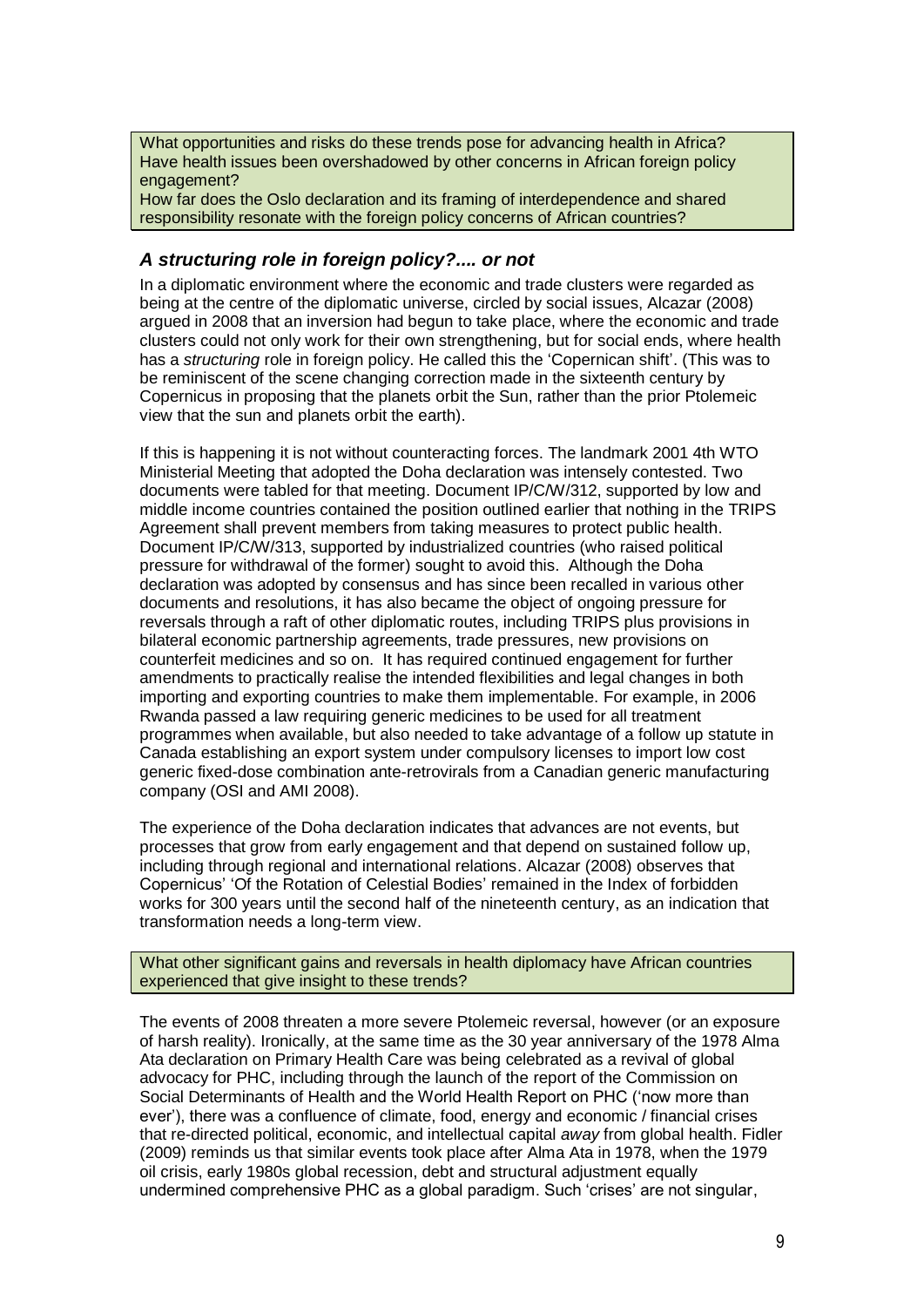separate events, as the name sometimes implies. They emerge within processes that are sustained and inherent within the current neoliberal globalisation.

These 'crises' do generate significant health risks (such as vector-borne diseases; food insecurity; health burdens from unsafe or unaffordable energy sources; malnutrition), but their burdens are largely worse for poorest communities and countries. The social burdens have, however, been overshadowed by threats to security, such as destabilizing population movements, domestic and cross-border conflicts and erosion of government authority (Fidler 2009). Health has had limited profile in the negotiations and decisions on ecological, political, and economic responses. In contrast to the policy articulation of universal coverage, even mitigatory humanitarian and health service responses have been weakened as austerity responses have withdrawn public resources. Hence while the end of the Cold War, the end of bipolar power and the emergence of new actors and resources have opened new spaces for health, and new thinking on rights, vulnerability, shared risk, and shared responsibility, the trajectory of this change is still deeply contested and uncertain.

What has been the experience of global health diplomacy from an African lens- 'Copernican' shift or Ptolemeic reversal? What interests, opportunities and risks exist in Africa in giving health a more structuring role in foreign policy? How are different African regions and states engaging with this?

# <span id="page-10-0"></span>**Debates on bringing health into global diplomacy**

As noted earlier, health has in the past been conceptualized as low politics, given its values based, technical and scientific nature. This raises questions about whether it has a place in a paradigm where power and strategic interests are paramount, where the measures used include military options. Health issues have only sporadically emerged in past diplomacy, and have not generally been central to states' pursuit of their material interests, power and security.

So what does the increasing profile of health in foreign policy imply? What positive and negative consequences does it have for public health? What does it mean for the strategic interests of countries with high health burdens and needs in an inequitable global environment?

Various motivations have been given for profiling health in global diplomacy, apart from the obvious one that it is a reality that must be engaged with. It is seen to be necessary for improved global security and health protection, to inform sustainable development; to encourage a human rights approach to health; and to meet ethical and moral imperatives (Hoffman, 2010). At the same time, it is not clear that raising health in diplomacy is strategic given that it brings on board concerns about sovereignty and non-intervention in the domestic affairs of states; and foreign policy and diplomatic processes and histories that are outside that of health. Gagnon (2012) argues from analysis of GHD in high and middle income countries that their primary motivation for a raised focus on global health is still self-interest, to protect security and economic interests, although there is some concern for enhancing their international reputation. Some countries, discussed later, have seen diplomacy as a vehicle to pursue international solidarity and health as a human right.

The transborder nature of 'global' health diplomacy also raises caution in the public health community as it may disguise a more direct and influential hand of specific national or private interests, including in global health institutions. The power wielded in global health by private actors such as the Gates Foundation is an example of this (Smith et al 2010). Such foundations and private-public initiatives appear to have more de facto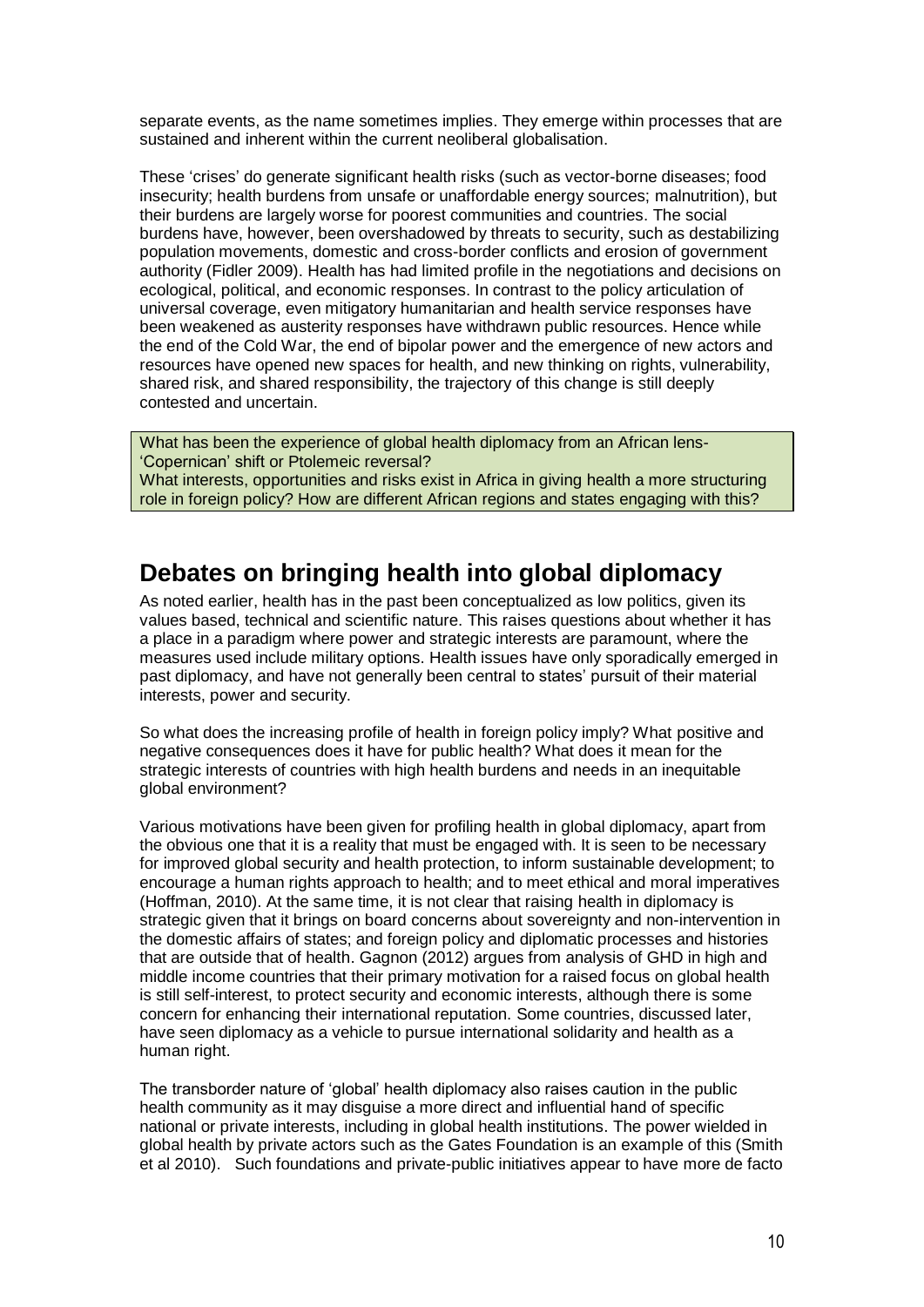access and influence in global processes than representatives of health ministries or diplomats from foreign ministries.

Given current contestations with regards to GHD as a concept, the different goals and frames used, and the asymmetrical power relations in global processes, is it in the best interest of Africans for achieving health goals to raise health as a foreign policy issue? Is health a priority in African foreign policy?

#### <span id="page-11-0"></span>*GHD Platforms for revolution, remediation or regression?*

Fidler (2005), suggests that the rise of health in foreign policy can be understood in three different ways: as revolution, remediation or regression.

As '*revolution***',** bringing health into foreign policy is transformative. It collapses the distinction between high and low politics and provides a new values based political space in international relations, with health and human dignity as the ultimate goal. An example is in the global commitment to and resourcing of ensuring universal access to treatment for HIV. This is associated with the rise in health rights and health equity as political values and obligations of the global polity. As reflected to some extent in the 2007 Oslo Declaration, it is linked to a rethinking of traditional notions of security, economic interests, development, (common vulnerability, shared risk, and shared responsibility) of borders and sovereignty as limiting collective responses, such as for solidarity financing for health.

As *'remediation'* , health is addressed through the traditional hierarchy of foreign policy shown earlier. It has no special, transformative or ethical role in international relations, but is an issue to be addressed through traditional foreign policy approaches or as a strategic vehicle through which security and economic goals can be achieved. Its profile is raised when there are threats to the material interest and capabilities of states, such as due to highly transmissible pandemics such as AIDS, SARS and influenza, or because of the potential economic impacts of investments in health products and services. This effectively limits the focus to a small number of communicable disease and bio-weapon threats, with others being 'neglected diseases', or to health services and commodities that have significant cross border economic returns.

In the third perspective, **'***regression***'**, health's integration into foreign policy is a regressive development, indicating that health problems are getting worse, that public health norms and efforts are failing and health is becoming a security concern. For example the UN Secretary-General's High-Level Panel on Threats, Challenges, and Change lamented the 'dramatic decay in local and global public health capacity' (*Report of the Secretary-General's High-Level Panel* 2004). In this perspective, health may have become politically important, but in a way that undermines the values integral to health, threatening what was special about health in international relations in the first place.

Generally, evidence suggests that a 'revolutionary' transformative process is not (yet) happening as a dominant process. Despite evidence of some important advances, foreign policy engagement with global health is still largely crisis driven, inconsistent and limited largely to responses to diseases. It is not sustained nor does it connect effectively with global health policy concerns for universal systems, primary health care or social determinants of health. Foreign policy makers are still largely concerned with global health problems that pose a direct threat to their national interests, particularly given the range of post 2008 political, economic, demographic, and ecological challenges. The sporadic attention to health issues undermines the sustained attention needed for reform of systems and institutions and thus weakens their leverage in addressing upstream determinants (Fidler and Drager 2009; Fidler 2005; Gagnon 2012).The transformative leverage that health issues have is also partly determined by the extent of transformation taking place *within* countries. The ability to strategically use these windows of opportunity depends on the domestic organisation of actors and processes around health as much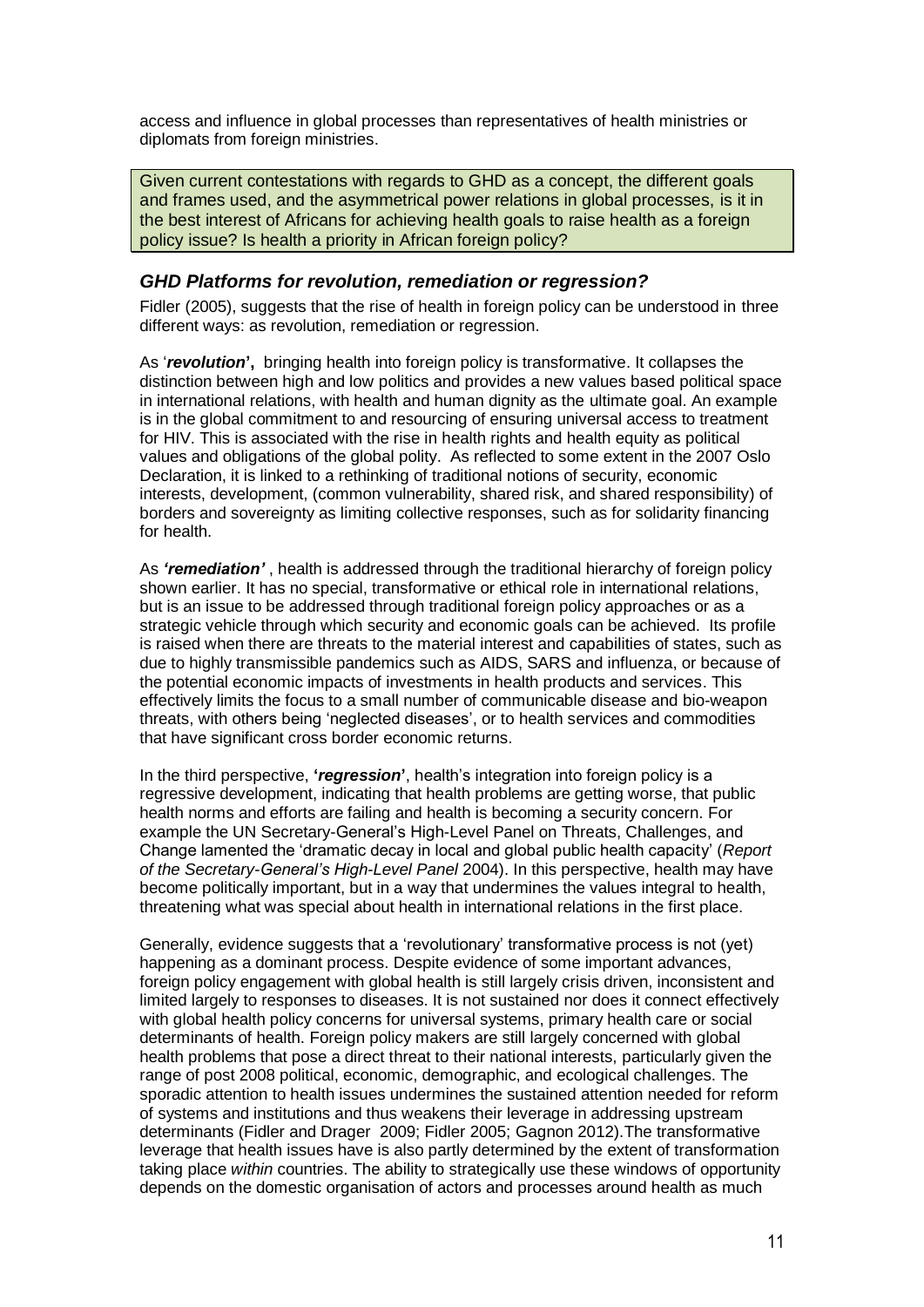as on international processes. For example countries using a whole-of-government approach for health have been found to have stronger potential for coherence in global health diplomacy, with stronger collaboration across government actors and greater policy coherence giving greater strategic capacities for advancing heath interests (Gagnon 2012). Policy coherence leads to strategic capacities in GHD through clear policy direction and common values, through co-ordinated national strategies for global health (eg UK); and through a clear, unified national position endorsed across sectors (eg Thailand).

What perspective in health diplomacy is needed to advance health in Africa? What transformation should be (and is) taking place domestically within African countries to more effectively advance this perspective?

## <span id="page-12-0"></span>**Diversity in concepts and approaches**

As noted in the beginning, despite its increasing prominence, there is no shared definition of GHD. The "*public health community has offered multiple definitions of health diplomacy*. (Feldbaum and Michaud 2010). As discussed in the previous sections, international relations (IR) theory – with its focus on international conflict and cooperation - traditionally centres on the intersect between *security and health* as central to GHD, with security used to bring health issues to the realm of 'high politics.' (Davies 2010). Drager and Fidler (2007) agree on GHD as being the intersect between foreign policy and health, but emphasise the *trade-health* nexus as the 'cutting edge' of GHD.

Kickbusch, Silberschmidt and Buss (2007) focus more on the multi-level, multi-actor *negotiation processes* that shape and manage the global policy environment for health. Fauci (2007) in contrast conceptualizes GHD as a tool for fostering *positive solidarity relations* between states, such as through Cuba sending health personnel to support health systems in foreign countries. It appears that these different views are perhaps akin to the story of the 6 blind men and the elephant, each describing the part they feel as the elephant, each only partly right and all individually wrong!



Prior sections have also noted a potential diversity of perspective on the integration of health in GHD, and of whether health is used as means or end. Historically, it was observed that in general, political and foreign policy interests are central, and health issues are used to achieve these objectives *(*Feldbaum and Michaud 2010). This was earlier observed to largely be the practice in industrialised countries. North American and European diplomacy have historically carried out approaches that have prioritized security and economic interests, although with more recent participation by European countries in multi-country initiatives that have advanced health as a global collective responsibility.

There is, however, a diversity of approach to GHD globally. New global actors such as Brazil, China, India and South Africa have given greater emphasis to "South-South" cooperation, to systems, technology transfer and social determinants of health, through models of global diplomacy that are anchored in their own (different) political and social philosophies, to address their own internal challenges (GHSi 2012; Table 2). While earlier sections raised paradigms of health diplomacy practices in Europe and North America, the diplomacy of countries in other regions are discussed below, including in relation to Africa, and of Africa countries in the subsequent section.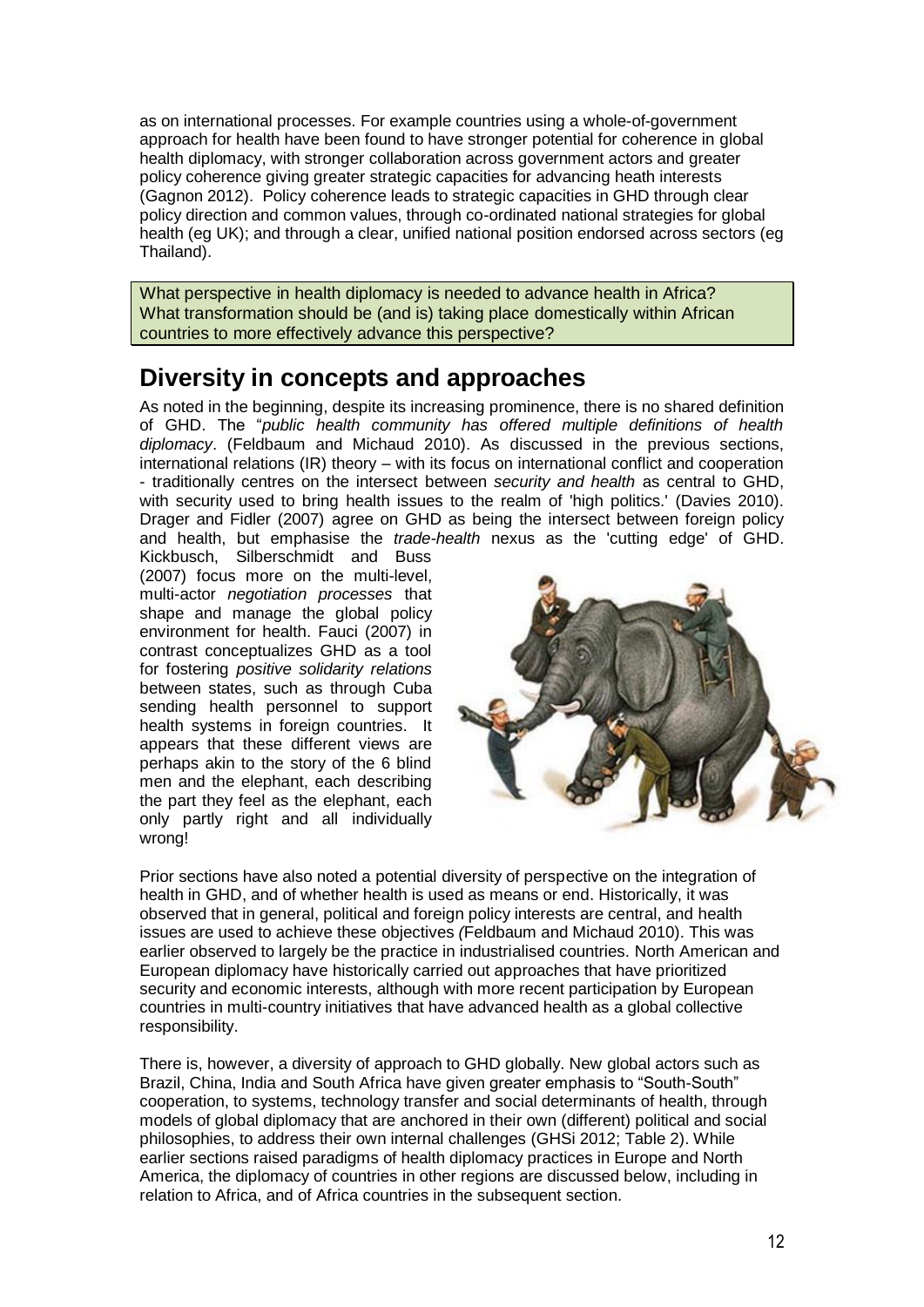#### **Table 2 BRICS Foreign assistance and global health**

| <b>Indicator</b>                                                                                        | <b>Brazil</b>                                                                                                                                                                                                                                                                                                                                                                                                                | <b>Russia</b>                                                                                                                                                                                                                                                                                                                        | India                                                                                                                                                                                                                                                                                                                                                                                                  | China                                                                                                                                                                                                                                                                                                                                                              | <b>South Africa</b>                                                                                                                                                                                                                                                                             |
|---------------------------------------------------------------------------------------------------------|------------------------------------------------------------------------------------------------------------------------------------------------------------------------------------------------------------------------------------------------------------------------------------------------------------------------------------------------------------------------------------------------------------------------------|--------------------------------------------------------------------------------------------------------------------------------------------------------------------------------------------------------------------------------------------------------------------------------------------------------------------------------------|--------------------------------------------------------------------------------------------------------------------------------------------------------------------------------------------------------------------------------------------------------------------------------------------------------------------------------------------------------------------------------------------------------|--------------------------------------------------------------------------------------------------------------------------------------------------------------------------------------------------------------------------------------------------------------------------------------------------------------------------------------------------------------------|-------------------------------------------------------------------------------------------------------------------------------------------------------------------------------------------------------------------------------------------------------------------------------------------------|
| <b>Launch of Foreign</b><br><b>Assistance Program</b>                                                   | 1960                                                                                                                                                                                                                                                                                                                                                                                                                         | 1955                                                                                                                                                                                                                                                                                                                                 | 1964                                                                                                                                                                                                                                                                                                                                                                                                   | 1950                                                                                                                                                                                                                                                                                                                                                               | 1968                                                                                                                                                                                                                                                                                            |
| <b>Estimated Absolute</b><br><b>Foreign Assistance</b><br>[2010]                                        | US\$400M - US\$1.2B                                                                                                                                                                                                                                                                                                                                                                                                          | <b>US\$472M</b>                                                                                                                                                                                                                                                                                                                      | <b>US\$680M</b>                                                                                                                                                                                                                                                                                                                                                                                        | <b>US\$3.9B</b>                                                                                                                                                                                                                                                                                                                                                    | <b>US\$143M</b>                                                                                                                                                                                                                                                                                 |
| Foreign Assistance<br><b>Estimated</b><br><b>Compound Annual</b><br><b>Growth Rate</b><br>(2005 - 2010) | 20.4%                                                                                                                                                                                                                                                                                                                                                                                                                        | 36.1%                                                                                                                                                                                                                                                                                                                                | 10.8%                                                                                                                                                                                                                                                                                                                                                                                                  | 23.9%                                                                                                                                                                                                                                                                                                                                                              | 8.0%                                                                                                                                                                                                                                                                                            |
| <b>Central Assistance</b><br><b>Agency</b>                                                              | <b>Brazilian Cooperation</b><br>Agency (ABC)                                                                                                                                                                                                                                                                                                                                                                                 | None currently:<br><b>RUSAID</b><br>launch currently<br>on hold                                                                                                                                                                                                                                                                      | Development<br>Assistance<br>Partnership<br><i>coversees</i><br>administration);<br>central agency to<br>launch in 2012                                                                                                                                                                                                                                                                                | None currently;<br>MOFCOM manages<br>majority of<br>assistance projects                                                                                                                                                                                                                                                                                            | None currently;<br>South African<br>Development<br>Partnership Agency<br>(SADPA) planned                                                                                                                                                                                                        |
| <b>Foreign Assistance</b><br><b>Regional Focus</b>                                                      | $\bullet$ Latin America<br>$\bullet$ Africa<br>• Lusophone<br>countries                                                                                                                                                                                                                                                                                                                                                      | • CIS region<br>• Looking toward<br>Africa                                                                                                                                                                                                                                                                                           | • Regional<br>neighbors<br>li.e. Bhutan,<br>Afghanistan,<br>Nepall<br>• Increasingly<br>looking toward<br>Africa                                                                                                                                                                                                                                                                                       | $\bullet$ Africa<br>• Asia                                                                                                                                                                                                                                                                                                                                         | • Africa                                                                                                                                                                                                                                                                                        |
| <b>Foreign Assistance</b><br><b>Sector Focus</b>                                                        | $\bullet$ Health<br>• Education<br>• Agriculture                                                                                                                                                                                                                                                                                                                                                                             | $\bullet$ Health<br>• Education<br>• Food security                                                                                                                                                                                                                                                                                   | · Infrastructure<br>• Information<br>technology<br>• Training and<br>capacity building                                                                                                                                                                                                                                                                                                                 | • Infrastructure<br>• Industrial<br>development<br>• Energy resources<br>development                                                                                                                                                                                                                                                                               | • Peacekeeping<br>• Democracy<br>promotion                                                                                                                                                                                                                                                      |
| <b>Global Heath Focus</b>                                                                               | • Access to<br>medicines<br>$\bullet$ HIV/AIDS<br>• Capacity-building/<br>infrastructure<br>development<br>• Social determinants<br>of health                                                                                                                                                                                                                                                                                | • Infectious<br>diseases<br>• Disease<br>suveillance<br>$\bullet$ NCDs<br>• Global Fund                                                                                                                                                                                                                                              | $\bullet$ Health<br>infrastructure<br>• Health IT<br>• Capacity building<br>· Medical missions                                                                                                                                                                                                                                                                                                         | • Medical teams<br>• Malaria treatment<br>• Health<br>infrastructure<br>• Human resources                                                                                                                                                                                                                                                                          | • Limited focus on<br>global health                                                                                                                                                                                                                                                             |
| <b>Key Innovations</b><br>and Implications<br>for Global Health                                         | • Government<br>responsible<br>for majority of<br>country's health<br>R&D/innovation to<br>date; transitioning<br>from generics to<br>biotech innovator<br>with emphasis on<br>affordability<br>• Private sector<br>contributions<br>limited though<br>qovernment<br>recently increased<br>investment in R&D<br>private sector<br>recognized as<br>critical to filling<br>existing gap in<br>product development<br>pipeline | • Government<br>focused on<br><i>infectious</i><br>diseases.<br>particularly HIV/<br>AIDS<br>• Academia<br>considered<br>Center of<br>Knowledge and<br>Science' for<br>CIS region<br>• Private sector<br>contributions<br>limited to date;<br>government<br>investing in<br>capacity around<br>domestic<br>production,<br>innovation | • Vaccine industry<br>with most WHO<br>prequalified<br>vaccines:<br>contributes<br>between 60% and<br>80% of all UN<br>procured vaccines<br>• Private sector<br>spurred global<br>access to generic<br>ARVs<br>• Public and private<br>sector working<br>on low-cost<br>service provision<br>for poorest<br>of the poor<br>• Government<br>investing in<br>innovation<br>around health<br>technologies | • Government<br>investing more<br>than US\$1.3B<br>in R&D for drug<br>development,<br>infectious disease<br>control/prevention<br>• Government<br>partnering<br>with the Gates<br>Foundation to<br>fund development,<br>production of new<br>low-cost health<br>technologies<br>• Robust health<br>manufacturing<br>sector starting<br>to look to global<br>market | • Government<br>focused on<br>infectious<br>diseases, R&D<br>and support for<br>clinical/research<br>trials, particularly<br>around HIV/AIDS<br>and TB<br>• Government<br>spurring<br>uptake of next-<br>generation health<br>technologies<br>• Private sector<br>manufacturing<br>generic ARVs |

GHSI 2012

#### <span id="page-13-0"></span>*China's diplomacy*

The Chinese government has emphasized its belief that China is itself a developing country and that it is inappropriate for any country to intervene in another's domestic affairs. Chinese diplomacy**,** as articulated by Jiang Zemin in 1996, is based on 'Five Principles of Peaceful Coexistence', that are (1) mutual respect for territorial integrity and sovereignty; (2) mutual non-aggression; (3) mutual non-interference in internal affairs; (4) equality and mutual benefit; and (5) peaceful coexistence. During the Cold War period,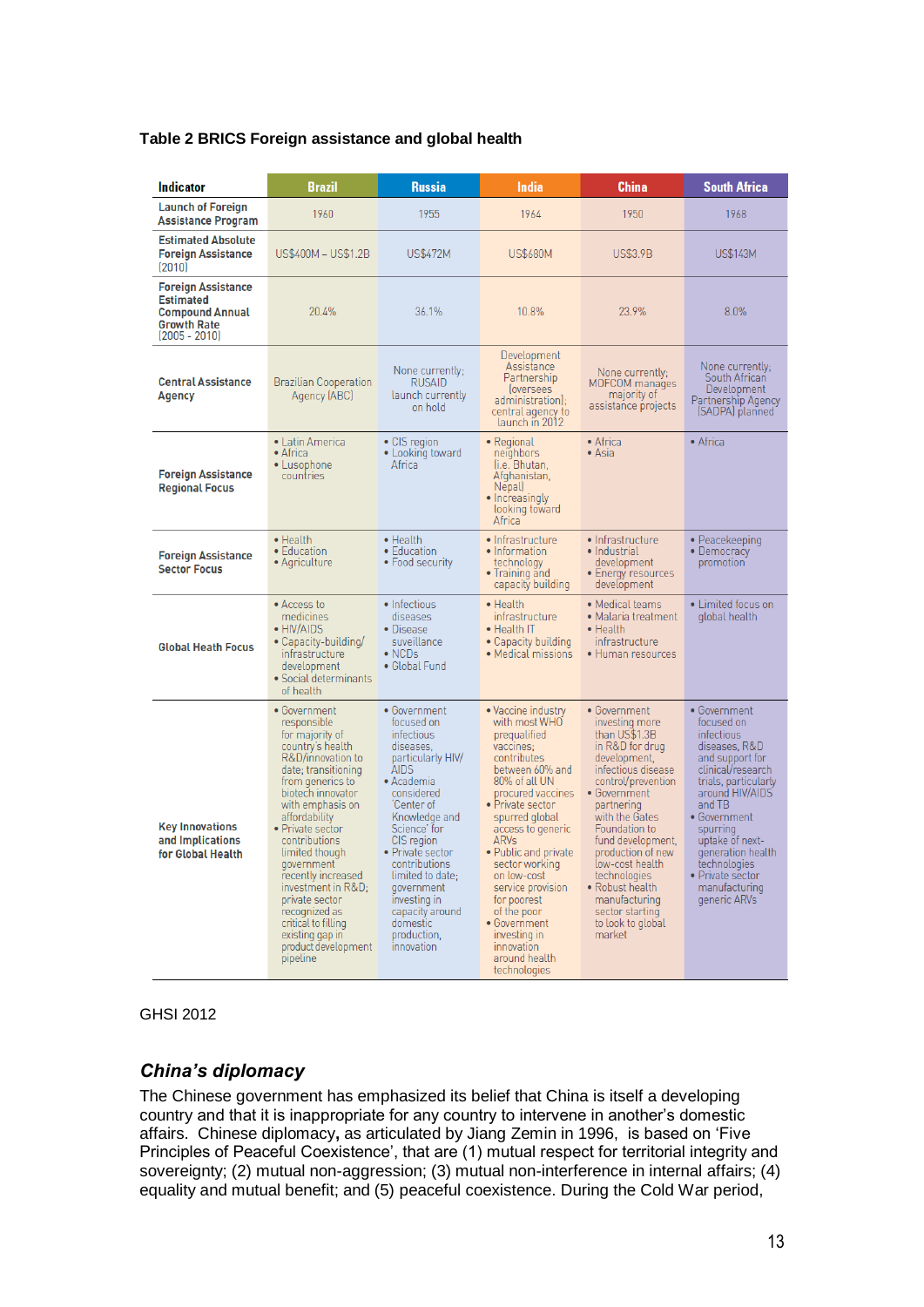given its political and ideological struggles with the Soviet Union, China departed from its principle of non-interference to support liberation movements in Africa (Youde 2007). Post-Cold War, China is in both economic and military respects accommodating the current economic and strategic order, while speeding up its own modernization and widening access to resources and markets. This is reported to have positioned China less as a 'transformer' of the global and UN system than as using its growing influence to protect its perceived national interests (Jiang 2006). The country has invested significant resources, obtained high levels of foreign investment in science and technology, and built bilateral relations around key raw materials with the goal of accelerating the country's transition from manufacturer to innovator.

China's diplomacy and investment in African health systems through infrastructural development and medical cooperation has assumed a more prominent place, as it has built relations with many African countries and sought to increase its political influence, economic footprint and access to natural resources in the continent (Youde 2010). Since 1963, China has provided medical personnel, equipment and supplies, often for rural, under-served communities, and sometimes as part of a wider infrastructure or economic involvement. China's strategy of noninterference in domestic affairs makes its aid free of conditionality, with a major focus on infrastructure development (Youde 2007). At the inaugural China Africa Cooperation Forum (CACF) in 2000, the Chinese government forgave USD1.2 billion in foreign debt owed by African states and pledged to increase its aid contributions to the continent in all realms, including health, and particularly for the treatment and prevention of disease. In 2009 the Chinese government pledged to build 30 hospitals in Africa, provide USD37.5 million in grants for anti-malarial medicines (that were developed and manufactured in China), and develop 30 malaria treatment and prevention demonstration centres (Youde 2010).

China's engagement in Africa has thus shared features of development co-operation with other regions in that it provides soft power to enhance relations for economic and trade goals, and opens interactions in areas that also have economic benefit for China, such as in relation to mining rights for oil, platinum and other natural resources in Africa (Taylor 2006). While economic benefit may be key to its engagement, China's diplomacy differs in having less explicit conditionality, and its foreign policy position is one of respect for diversity, consensus-building over conflict, pragmatic approaches and gradualism rather than abrupt change (GHSI 2012). This and its soft power investments have yielded positive returns in access to economic resources, in building alliances to stifle attempts to censure it for human rights violations, and in the influence it is perceived to have on policy in African countries (Pew Research Centre 2007). Nevertheless there are also critiques of China's diplomatic engagement in Africa: The appearance of consensus is argued to mask the underlying politics at work (Fidler 2010). Investments in health and infrastructure are argued to be predicated on access to natural resources at limited returns, and projects to use low wage and Chinese labour at the cost of local business and labour (Youde 2010). There is some distrust that the terms of the engagement are mutual. Mutual dialogue and understanding is also weakened by language and other barriers to direct exchange between Chinese and African civil society and academia. Hence for example President Sata of Zambia, when an opposition leader and presidential candidate stated in 2006: "*Zambia is becoming a province — no, a district — of China … We've removed one foreign power, and we don't want another foreign power here, especially one that is not a democracy*" (Pew Research Centre 2007).

#### <span id="page-14-0"></span>*Indian diplomacy*

Other countries in Asia have played important roles in GHD, such as Thailand (on WTO and public health), Indonesia (on virus sharing) and Japan (on human security), but we were unable to find public domain documentation of their foreign policy approaches or interactions with African countries.

India's founding leader, Jawaharlal Nehru, articulated India's foreign policy goals to include the improvement of the international economic and political order, independence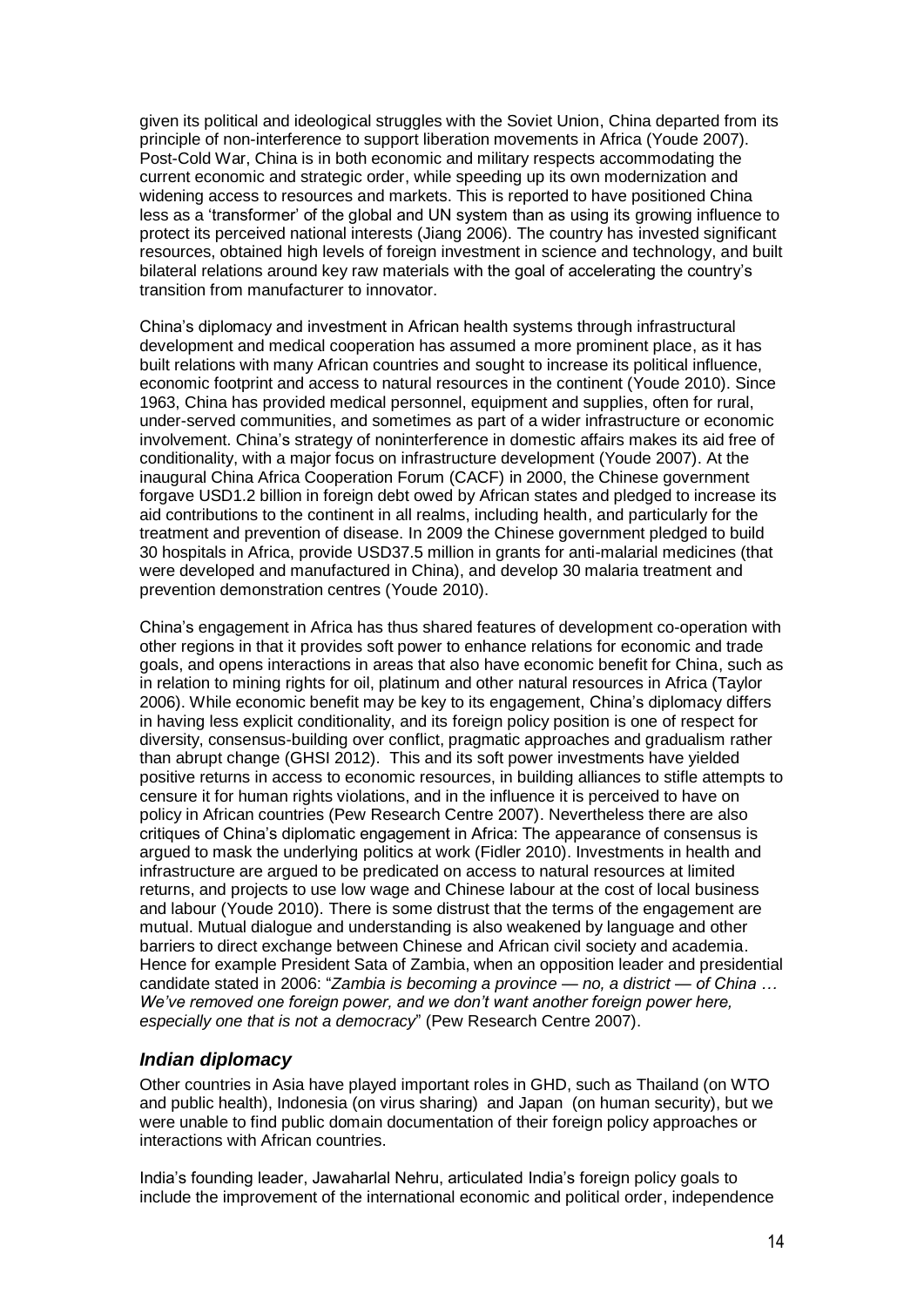in foreign relations, equal treatment among states and independence of colonies. It placed a premium on the building of peace and co-operation in the world, although with some question on the de facto realisation of these policies given India's role in Pakistan and Bangladesh. India's foreign policy globally is also uniquely affected by the nature of its diaspora of about twenty million people, spanning all continents. While the Indian diaspora has diverse citizenship and language, it is argued to have a common identity in its Indian origin, consciousness of a cultural heritage and attachment to India. The Indian government has thus in recent years upgraded its diaspora on its list of foreign policy priorities as a strategic response to economic globalisation, to give impetus to their engagement in the global economy (Chaturvadi 2005). The effects of this on health diplomacy are not documented or evident*.*

#### <span id="page-15-0"></span>*Health diplomacy in Brazil*

Brazil is noted for its engagement, impact and strategic importance in global health. Improving global health has become a key goal of its foreign policy (Gagnon 2012).

The country's initial cooperation efforts date back to the 1950s, when it started to establish links with Africa and Latin America through various initiatives and technical assistance programmes, and in 1952 raised concern in UN platforms on the economic divisions of the world (Alcazar 2008). Diplomacy in Brazil has since developed to align with a commitment to South-South cooperation, mutual benefit, respect for human rights and shared experiences among developing countries. The country has sought to increase its influence in global governance through a proactive South-South cooperation strategy, in which health is an important part. For example, Brazil has been influential in the India, Brazil, South Africa (IBSA) initiative, the Union of South American Nations and South American Council of Health (UNASUL) and the Community of Portuguese Speaking Countries (Fidler and Drager 2009). It also promotes trilateral cooperation (vs bilateral or multilateral channels) to partner with and leverage expertise, funds and financial capital from countries with capacities and resources in South-South cooperation (GHSi 2012).

Brazil pursues the concept of "structural cooperation in health". This has two implications. It has argued for health to take precedence over trade in key global platforms and has tried to break with the traditional model of passive, unidirectional transfer of knowledge and technology, proposing rather to support development of each country's existing endogenous capacities and resources. From both President and foreign minister, Brazil has articulated and implemented policy positions where health takes precedence over trade, such as on compulsory licensing of medicines. The country took the lead in trade, development and health negotiations on issues related to access to anti-retroviral medicines (ARVs); during the implementation of the WHO Framework Convention on Tobacco Control (FCTC) and in the discussion on counterfeit and falsified medicines. Brazil's engagement with low income countries centres on strengthening recipient country health systems institutionally, combining concrete interventions with local capacity building and knowledge generation, and promoting dialogue among actors, so that they can take the lead in health sector processes and promote formulation of a future health development agenda of their own.

Partly because of this willingness to adopt controversial positions, Brazil has become a prominent actor in global health governance. It brings a soft power approach to forging agreement on collective global health goals. Its diplomacy makes specific links between domestic politics, norms and experience and global diplomacy. A rights based approach to health, the inclusion of civil society in participatory policymaking, concern for upstream determinants of health and for policy coherence across sectors inform both domestic policy and global health diplomacy (Gagnon 2012; GHSi 2012).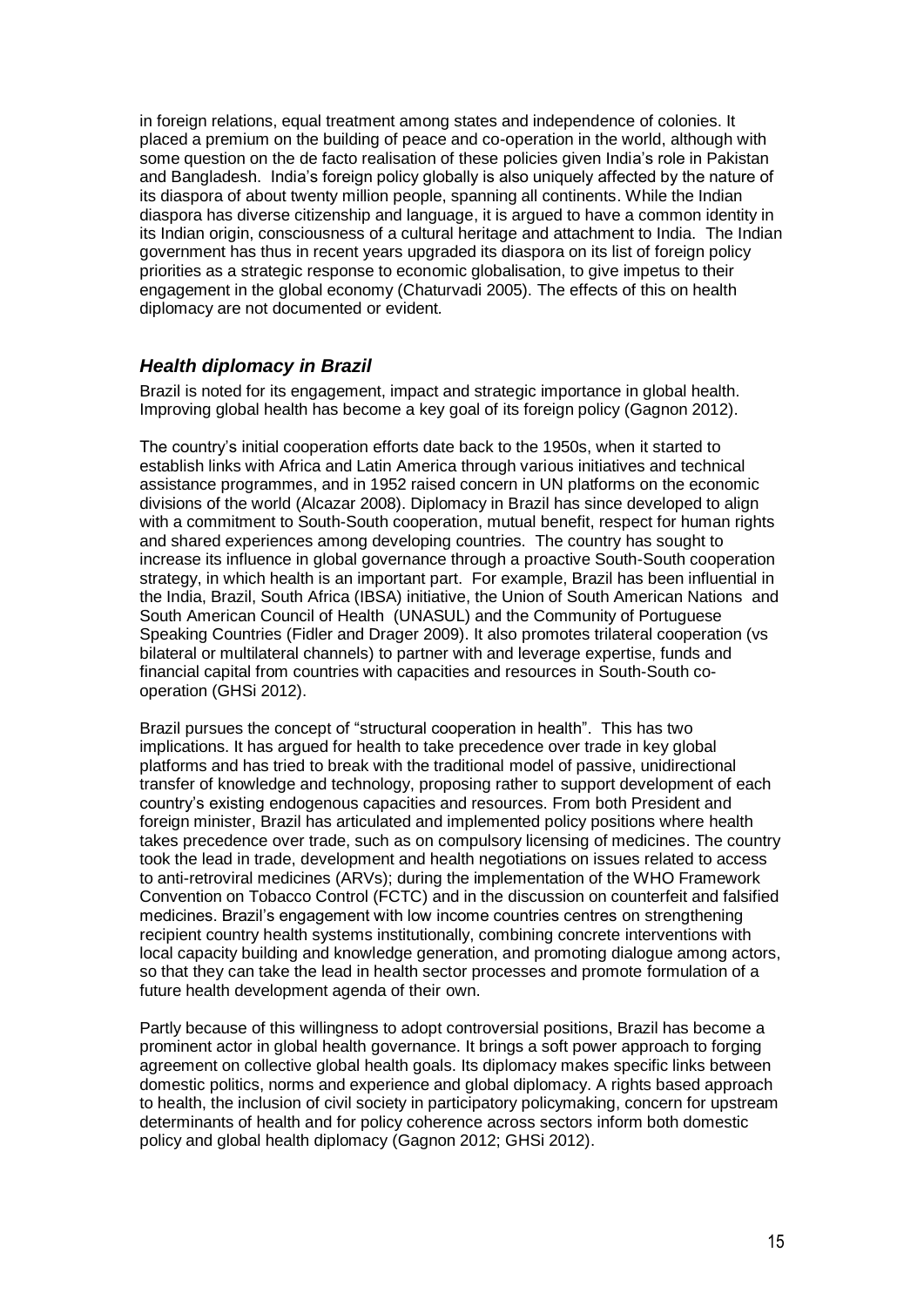#### <span id="page-16-0"></span>*Health diplomacy in Cuba and Venezuela*

Cuba and Venezuela both use unique forms of public diplomacy. The term public diplomacy refers to a government's use of aid, cultural, media, and exchange programs to influence the ways in which they are seen by citizens in other countries. Cuba and Venezuela use public diplomacy particularly within their own region, but also globally, to locate themselves within a united front against a common set of enemies, particularly neoliberal globalisation and US aggression. Cuba has been more successful in its diplomacy on these threats to its security than the more economically wealthy Venezuela (Bustamente and Sweig 2008). Their critiques of global capitalism and inequality find sympathetic ears, particularly in Latin America. The Cuban and Venezuelan examples of public diplomacy show that it is not only targeted at state actors, but also generates symbolic capital by aiming at citizens, nongovernmental organizations (NGOs) and others that generate ideas, culture, art, and other messages with the power to influence public perceptions.

Cuba's public diplomacy evoked a commonality between countries sharing colonial legacies. Its call for unity and cooperation in a collaborative struggle against what Castro in 1987 called "*the unjust and obsolete international economic order"* (Castro 1987) had resonance with African anti-colonial and post colonial struggles. Cuban health diplomacy in Africa was framed within a discourse of solidarity and shared interest rather than economic self interest or conditionality, locating returns to its own security within a framework of solidarity and shared ideas. It has been heavily focused on capacity building in the health sector, both training African doctors in Cuba, sending Cuban personnel to Africa, helping to set up medical schools in Banjul and in Equatorial Guinea and sending Cuban professors to teach in medical schools in Eritrea, Uganda, Ghana, Guinea Bissau and South Africa. Its cumulative contribution to the capacity building of health workers is reported to have been greater than that of the G8 countries combined (Hammett 2004). African leaders have acknowledged the unique nature of Cuban involvement in the continent. Nelson Mandela's speech in Havana in 1991, for example, went beyond the usual diplomatic niceties: "*We have come here feeling a great debt to the people of Cuba. What other country can show a history of greater selflessness than Cuba has demonstrated in its relations with Africa?"* (Hammett 2004).

Cuba's medical diplomacy in providing health workers and support for health services is not purely charitable. The Cuban government foots the bill for scholarships and some of the physicians it sends abroad and receiving countries also pay for the services. For example, at the Group of 77 meeting in Havana in 2000, higher income African states agreed to pay for an extra 3000 Cuban doctors to work in Africa, with for example, South Africa funding Cuban Medical Brigades working in Mali, Rwanda and Sierra Leone (Blunden 2008). Cuba's international medical programs bring in substantial sources of revenue, and its influential and wide-ranging international cultural presence helps sustain narratives that boost the island's international relations in the south, its tourist industry from higher income countries and loyalty from Latin Americans against hard-line anti-Castro policies. Venezuela took this a step further with the 2005 creation of Telesur, a Latin American television network meant to compete with CNN and other dominant Western media out lets. By focusing on Latin American news and cultural programming, Telesur hopes to serve as a major platform to help "*integrate a region that currently knows other parts of the world better than it knows itself"* (Frasquet 2006).

How have African countries (differently) experienced and engaged with these diverse diplomatic paradigms?

What shared and different values, historical ties, strategic and policy issues and interests influence the health diplomacy that exist between African countries and other countries and regions? How are these reflected in current diplomatic interactions on health?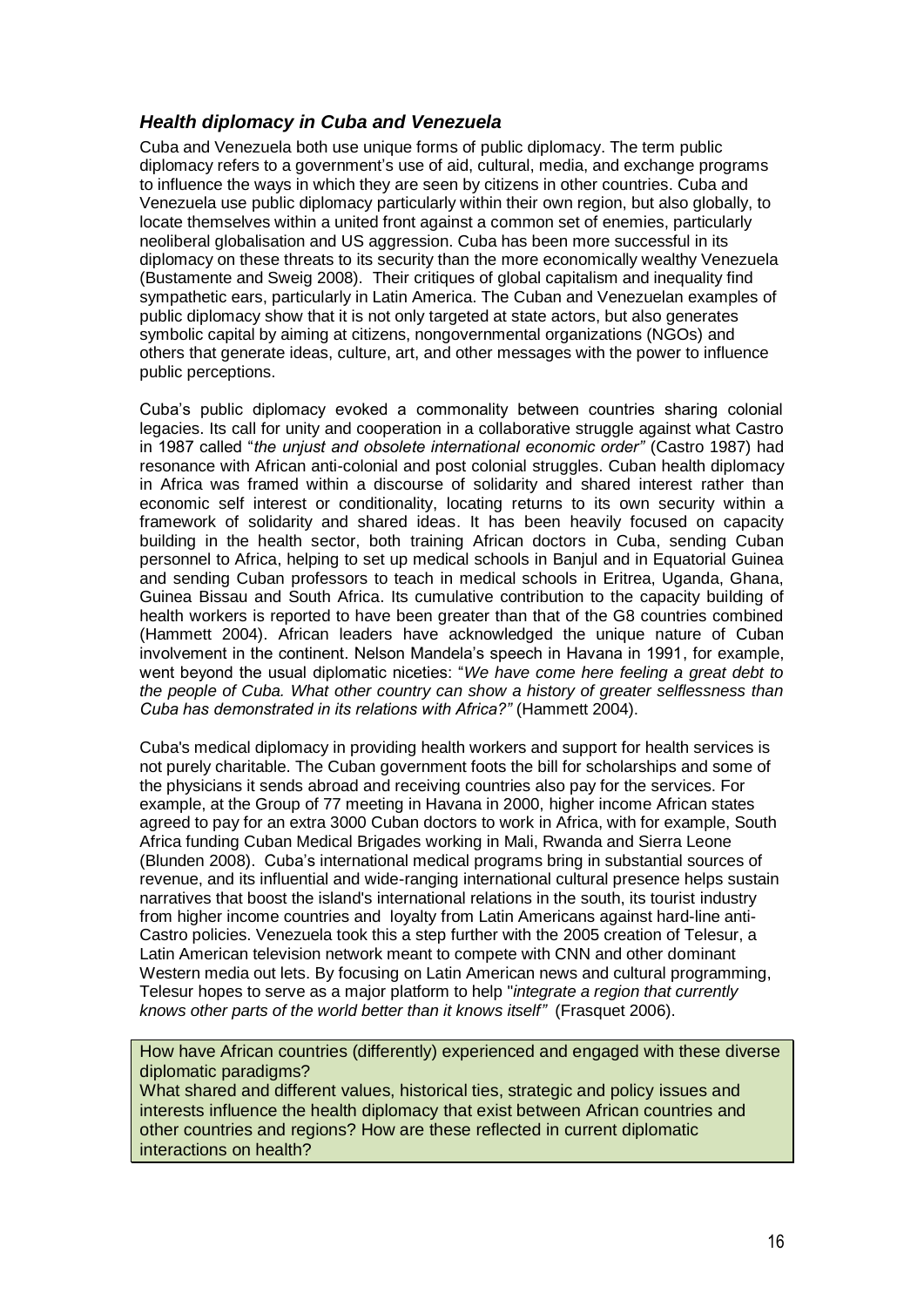#### <span id="page-17-0"></span>*Transformative diplomacy through inclusion, south-south trilateralism*

The descriptions above, although limited in scope and depth, highlight diverse paradigms in diplomacy, whether China's non interference, consensus model to facilitate its access to resources and markets; Brazil's structural co-operation to strengthen its role in global governance; Cuba's public and solidarity diplomacy to promote its security and economy; or India's recognition of the potential influence of its significant diaspora in a global economy.

The financial crisis, its link to neoliberal globalisation and recognition of the deleterious social costs of globalization has raised new debate on global governance, on equitable and sustainable growth, and on global obligations for social protection (Randall 2001). This raises conflicting forces. On the one hand it strengthens the position of states in raising human security as a goal through public diplomacy, solidarity and structural cooperation. On the other hand a context of austerity and security responses to economic, climate, energy and resource 'crises' weakens attention to health.

While the diverse diplomacy approaches from individual countries have their own bearing on these forces, countries have also engaged collectively to strengthen influence over the longer term.

Emergent economies, taking on burdens from the global financial system, have engaged collectively on the rules and decision making structures in global governance. They have increasingly called for more inclusive representation in global institutions, as a principle in reform of financial governance (Randall 2001). While the Northern countries have emphasised operational failings, cost-effectiveness and other policy dilemmas in the UN system, the Southern critique has been rooted in a deeper structural analysis. There has been some accommodation to this. New pillars such as the G-20 and the FSF are bringing industrialized and emerging market economies into institutional mechanisms that are engaging on how the global financial system is and should be governed, to address *the principle of inclusion*. There is concern that this does not tackle fundamental underlying governance problems within the global financial system associated the dominance of neoliberalism and the continuing insulation of monetary and financial power from the processes of democratic accountability (Randall 2001).

Countries have also engaged through regionalism and south-south alliances. Brazil, India. China and South Africa are all regional hegemonic powers, have complex relations with their respective regions and have strengthened their power through regional trading arrangements such as Mercosur, Southern African Development Community (SADC) and the South Asian Association for Regional Co-operation (SAARC) (Alden, Vieira 2005). At a Summit held in April 2011 in Sanya, China, leaders of Brazil, Russia, India, China and South Africa (BRICS) released a joint declaration committing to strengthen dialogue and cooperation in the fields of social protection, decent work, gender equality, youth, and public health, including the fight against HIV/AIDS. Given the technological capacities of Brazil, China and India, technology transfer has been one major focus of GHD in the BRICS. The first BRICS health ministers meeting in July 2011 agreed on collaboration on health systems strengthening, access to medicine and health technology, strengthening of regulatory capacity, research, development and technology transfer and in access to affordable medicines and medical technologies. The 2012 BRICS Summit in New Delhi focused on sustainable development in Africa and global governance. This alliance is explicitly raising the development of common positions in GHD, such as the inclusion on the agenda of the 2013 BRICS health ministers meeting of a common position on the Recommendations of the WHO Working Group on Research and Development (CEWG), WHO Reforms and the strategy for Child Survival.

Forums such as the India - Brazil - South Africa Dialogue Forum (IBSA) have played a role in reform of the UN Security Council and in claims to regional allocation of new permanent seats.Nevertheless, all three states face tensions in regional economic and political co-operation through suspicion among the states of their respective regions of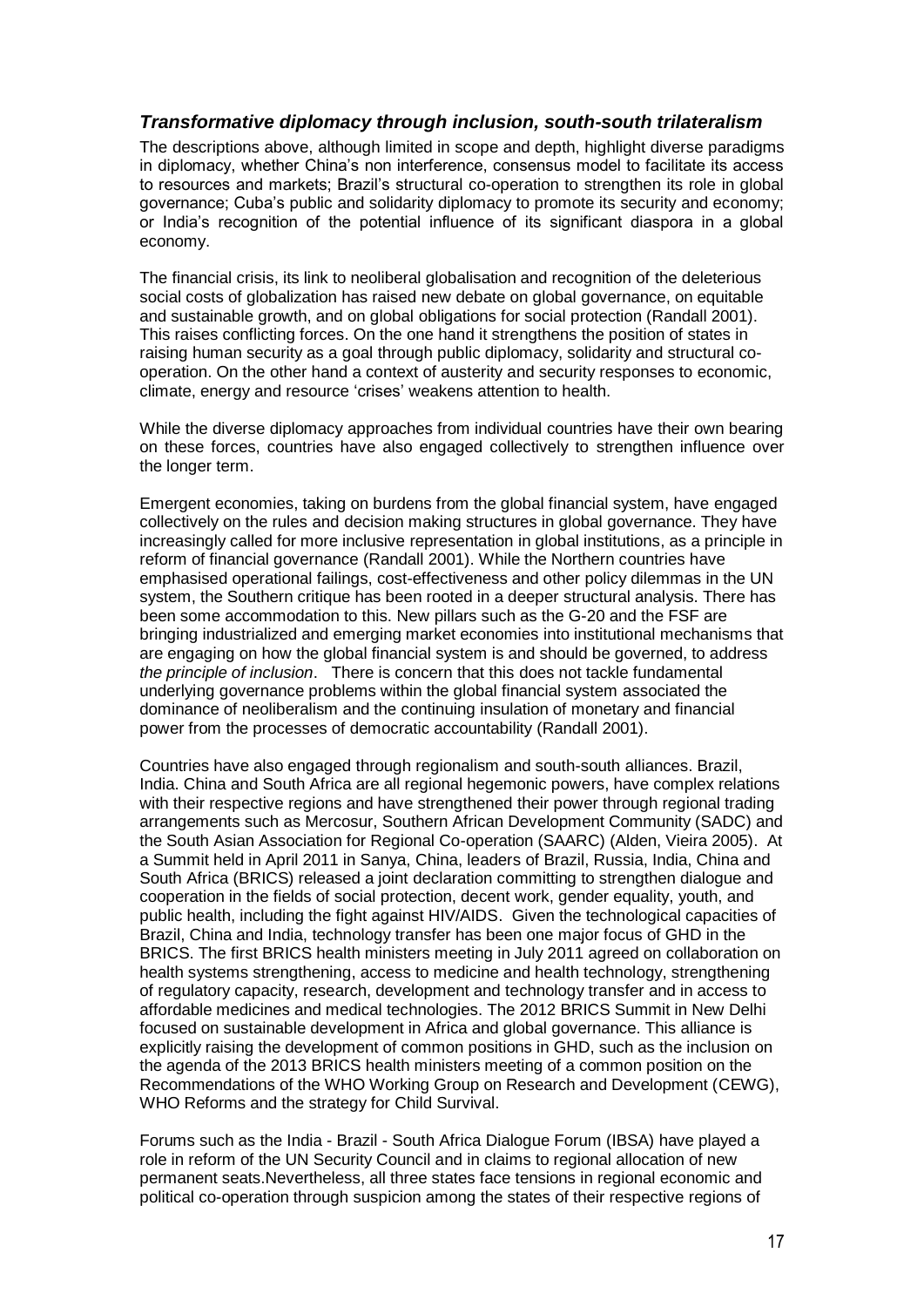their economic interests and hegemonic intentions. Their positioning as regional leaders in global processes, such as in the WTO, G8, Global processes on sustainable development and in the BRICS and IBSA alliance does not necessarily confer legitimacy on their negotiating positions. These emergent economies thus face demands for a balance to be sought between their own 'self- interested' diplomacy in south-south alliances, and diplomacy based on regional negotiations and solidarity, to widen benefits to weaker economies in their region. While the creation of solidarity funding such as the IBSA fund to benefit lowest income countries in their region suggests the commitment to solidarity, it is more likely that this will be judged through the translation of economic, trade, technology and other areas of benefit to other states in the respective region, and through regional integration.

A third approach has been to give greater profile to public roles in diplomacy. As noted earlier, civil society has played a key role in global issues such as access to antiretroviral therapy, global trade and patent rules, health rights, access to medicines, control of risks from tobacco and breast milk substitutes and in supporting uptake of TRIPS flexibilities in India, Kenya, South Africa and Thailand (MSF 2003). Brazil has brought civil society and participatory policymaking into rights based health diplomacy, Cuba and Venezuela have targeted their diplomacy not only at state actors, but also at citizens and civil society within other countries to change public perceptions, while India is integrating effective engagement with its diaspora in its diplomacy.

What options do African countries have and use to engage and confront the assymetries in power that affect negotiations on health goals? What positive potential and risks does the alliance of emerging economies (BRICS, IBSA) hold for African negotiations at global level on health? What does this imply for how countries and the region are and could be engaging with such emergent alliances to advance health?

The next section explores how diplomacy, and specifically health diplomacy in Africa has related to these developments.

### <span id="page-18-0"></span>**African approaches to global diplomacy on health**

When we set out to write this paper we planned to present a breadth of information on African approaches to diplomacy in health and to GHD. We found in the process that literature on GHD from an African lens is marked by its absence. We found limited documentation of different approaches across African countries in different sub-regions and language groups (francophone, angolphone and lusophone), although there is some perception that such differences exist. This creates a potential for a biased analysis and over-generalisation of what is "African" in a very diverse continent. Much diplomacy on health in Africa appears to be unrecorded in the public domain, sometimes perhaps deliberately, or it is documented through the lens of northern or global actors.

African countries face strategic opportunities and threats to health in the current global context. After decades of colonialism, post independent states had a limited period of functioning as developmental states, addressing social and economic goals, before they almost universally applied the Bretton Woods institutions' structural adjustment programmes. This and the deeper liberalisation, that followed led to cuts in public spending and weakened the role of the state in both economic activities and social services, with growth largely dependent on extractive industries and the export of primary commodities. In 1980, African countries under the Organisation of African Unity (OAU) drafted the Lagos Plan of Action for the Economic Development of Africa, 1980-2000. The plan oriented development and diplomacy towards ensuring the restructuring of the economic base of the continent, emphasising regional approaches and collective selfreliance. The plan identified that to achieve this in the current global context, African countries would need to build solidarity and work collectively with each other and with developing countries in other regions. In practice this plan has had limited application,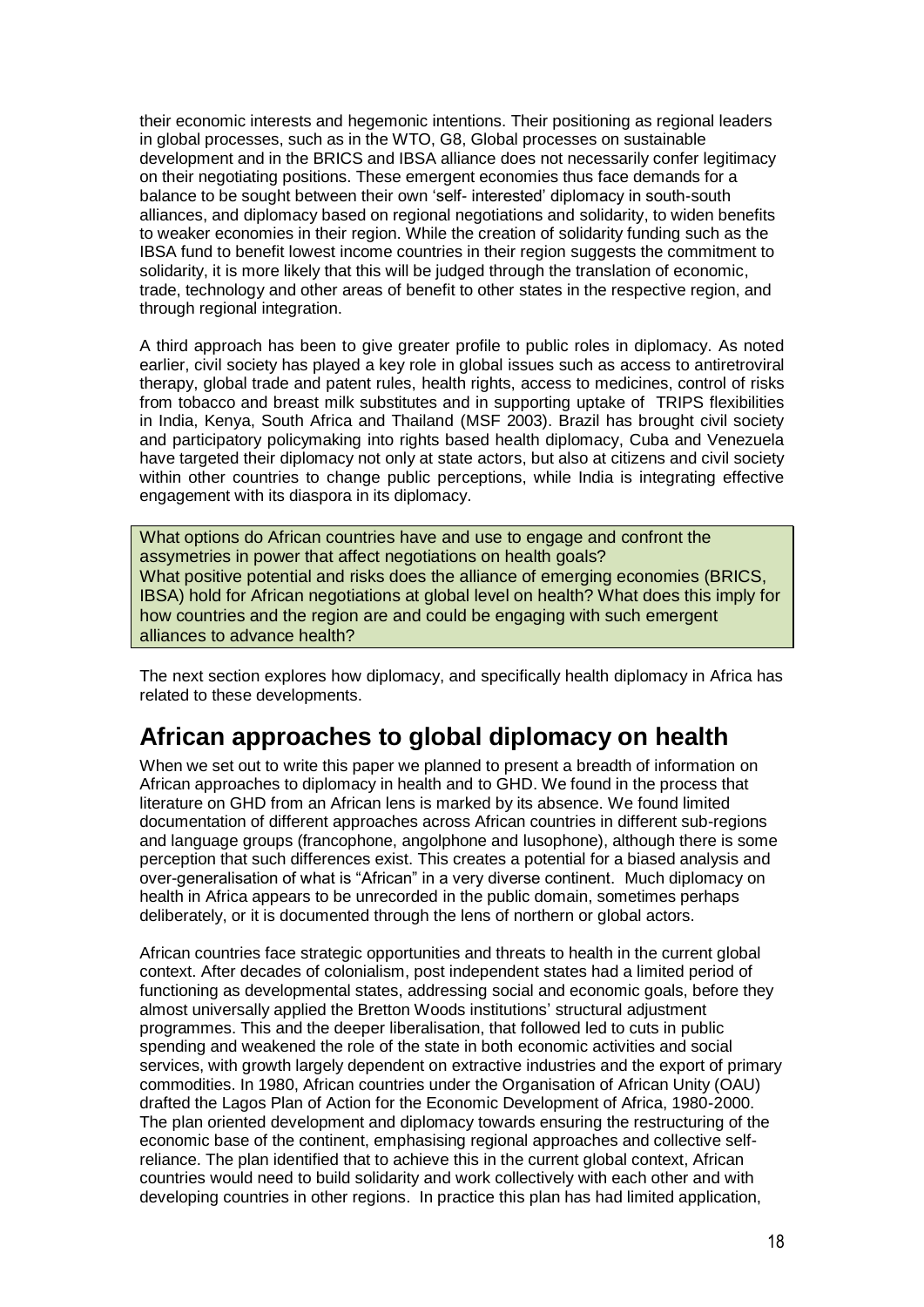with a raft of international trade and economic measures, 'partnership' agreements; conditions and institutions from northern countries, transnationals and global institutions competing for influence in African development. More recently, with growing natural resource and energy scarcities, there is competition between northern countries and emergent powers like China over African resources and strategic zones. It is a time of potential, but Amosu (2007) also calls it "dangerous times for Africa".

What diplomacy paradigms have African countries used to advance self-determined interests in this context, including on health? Can African countries have leverage in global diplomacy when using development paradigms shaped by others?

#### <span id="page-19-0"></span>*Unity and ubuntu*

It is argued that, when compared to Western, or Anglo-American societies, African societies have traditionally given more weight to the rights and interests of the community than the rights and interests of the individual. This takes various names in the continent. The term used in South Africa for example is 'ubuntu' (I am because we are), inferring principles of reciprocity and interdependence (West 2006).

A desire for unity has deep roots. Integral to the project of African freedom was the achievement of African unity. Both slavery and colonial rule had been facilitated by African disunity and weakness. A defence of independence thus demanded some framework of unity, a task that was pursued as soon as the first independent states emerged, and that has resonated through African diplomacy in different platforms, including through the Africa group at the World Health Assembly (Anyaoku 1999). The May 1963 formation of the Organisation of African Unity (OAU) directed its focus on unity to ensure the liberation of those parts of Africa still under colonial rule. A Liberation Committee served as the channel for material and diplomatic assistance to the liberation movements. However while unity has remained a consistent principle of foreign policy, its realisation was not understood in the same way across African countries, with some identifying the goal as the establishment of a continental government to mobilise the resources of the continent for its development and others seeing it as a framework for periodic political consultations and functional co-operation (Anyaoku 1999).

There is a perception that the goal of 'health for all' can only be achieved if there is deliberate and consistent unity in the positions that Africa takes in all global engagements. Any disunity is seen to weaken influence and open countries to new forms of economic or political exploitation. To some extent African unity reflects the cooperation evoked by Cuba among countries with a shared colonial past in their collaborative struggle against exploitation. Unity is practiced as an alliance of sovereign states, respecting principles of non-interference and sovereignty.

This is not simply a rhetorical position. The Africa Group at the World Health Assembly, for example, has been used to build shared positions on issues such as access to essential medicines, strategies for HIV and AIDS, or global recruitment of skilled African health workers. South Africa and the Africa group played an important role within Global Fund in ensuring that the Board ultimately acceded to African demands to include funding for TB and malaria and also for African representation on the Board. Such unity is stronger when there are shared development policies, or existing cooperation and policy harmonisation in regional initiatives, such as in the cross border collaboration on malaria, TB and HIV and AIDS control or in the establishment of the SADC HIV and AIDS Trust Fund to implement shared cross border HIV and AID programmes (SADC 2009). Where domestic policies differ, sovereignty may outweigh unity, potentially disrupting shared positions. If domestic policies and priorities are influenced by external funding - an issue in the health sector of many countriescountries may be vulnerable to bilateral influence, disrupting unity. Economic sovereignty, regional collaboration and policy dialogue that builds shared developmental priorities thus appear to be important contributors to building the leverage role of African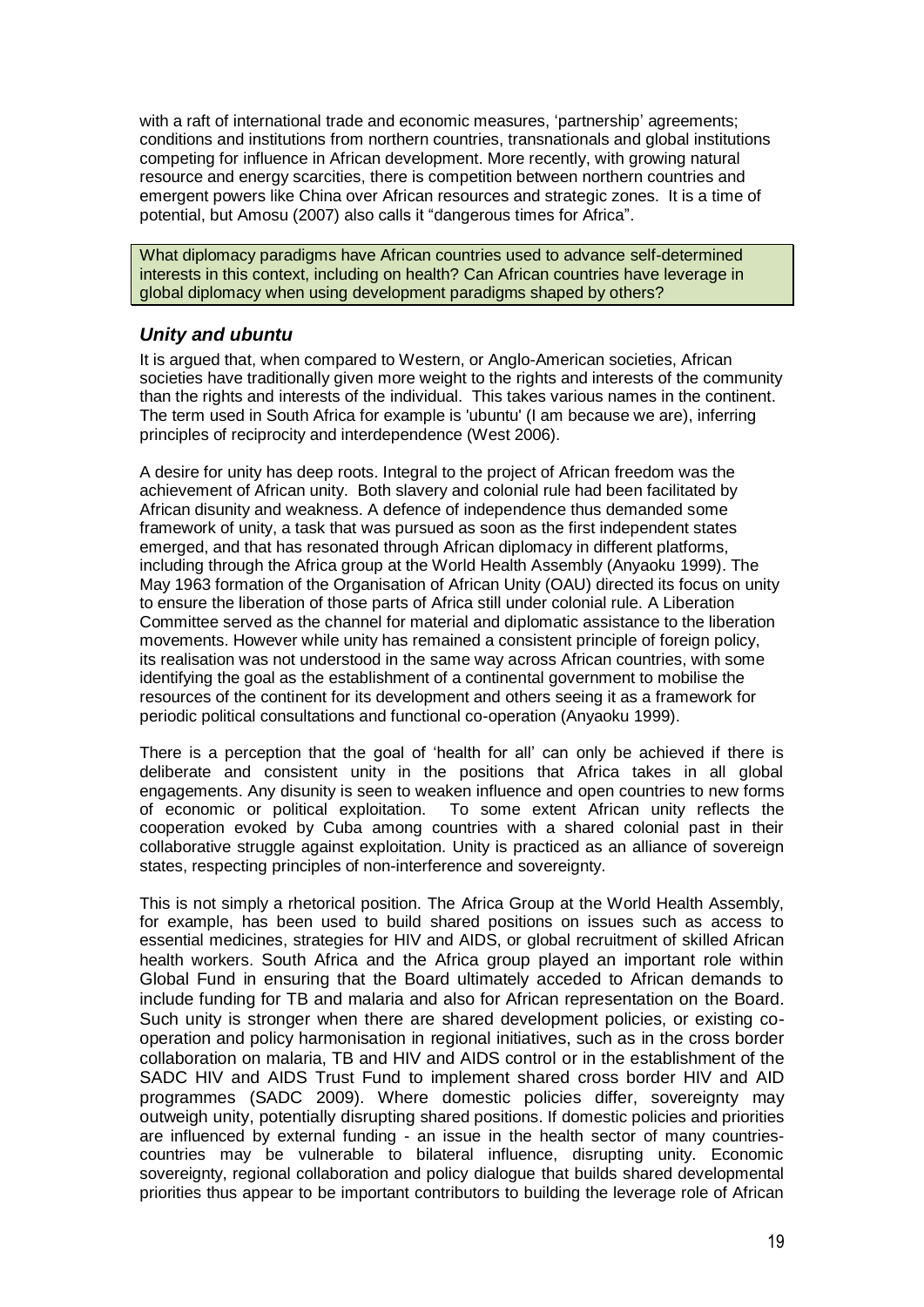unity, and to shifting it from a defensive position against exploitation to a proactive assertion of shared health goals in diplomacy.

#### <span id="page-20-0"></span>*Liberation ethic and demands of nationhood*

A further deep, and possibly dominant, root of African foreign policy engagement lies in the anti-colonial struggles and the processes of nation building that have been central in the  $20<sup>th</sup>$  century (Ekeh (1975). Colonial rule subordinated the interests of Africans to the interests of others, making Africans, in Frantz Fanon's words, "the great absentees of universal history". Independence was thus a critical step for reclaiming Africa's place in international society and formed one of the guiding objectives of the anti-colonial movement (Anyaoku 1999). The liberation struggles, while justifying military action to achieve human dignity, won international support from both sides of the Cold War, from states and social movements.

The liberation ethic continued to inform diplomacy after independence was achieved. It has over-ridden other more traditional security and economic interests in diplomacy. It led frontline states in southern Africa to take a strong stance against the apartheid South African government in the 1980s and early 1990s, despite the negative security and economic impacts on processes of nation building that were important for regime survival. Pursuit of the liberation ethic in foreign policy also brought positive effects. It raised the foreign policy profile of frontline states on the international stage and reinforced political legitimacy domestically (Youde 2007). A decolonization agenda informed African country engagement in many diplomatic processes, including in health issues such as the negotiation of the 2001 Doha declaration, referred to earlier; or the challenge by African Ministers of Health at the WHA on the recruitment and migration of health workers to high income countries.

Former President Mandela and the ANC in South Africa integrated the liberation ethic within foreign policy, linking the pursuit of economic, social and environmental and political rights with the democratic process, domestically and internationally. These principles were used in engaging on economic inequality and an unjust global trading system; in promoting UN multilateralism; in arguing for demilitarization and for peacemaking (Barber 2005). Many countries in Africa pursued similar approaches, the use of a rights framework in South Africa positioned its approach to diplomacy closer to that of Brazil, with its focus on rights based structural co-operation. Many African countries were less willing to use the rights framework if it were to be used as a tool to weaken their national sovereignty. South Africa has experienced palpable tension between the politics of solidarity and sovereignty on the one hand and human rights on the other, as evidenced in its voting patterns on Zimbabwe to Libya in the UN Security Council.

The equality of states, state sovereignty and noninterference in the affairs of other states have been key principles for African countries, including South Africa. For example Zimbabwe condemned the U.S. invasion of Grenada, the Soviet invasion of Afghanistan, and the Iraqi invasion of Kuwait-all for violating the sovereignty of another state. State sovereignty and non interference have been invoked to stifle rebuke on infringements of rights, democratic politics and accountable governance, such as South Africa's efforts to block UN censure of Sudan and Zimbabwe for human rights abuses (Mokhawa 2009). While the link made between the liberation ethic and national sovereignty underlie such solidarity, there is also a risk that this link could contradict paradigms that have emerged in GHD that call for shared risk and responsibility globally, as a basis for collaboration across borders, that with rights based approaches have raised the profile and leverage of health in high politics.

African countries have challenged trade, and Western foreign policies that are perceived to be unjust more through unified positions and alliances with non Western countries, such as China. As a form of public diplomacy, a foreign policy image of states seeking economic decolonization has also been used to bolster domestic legitimacy. This use of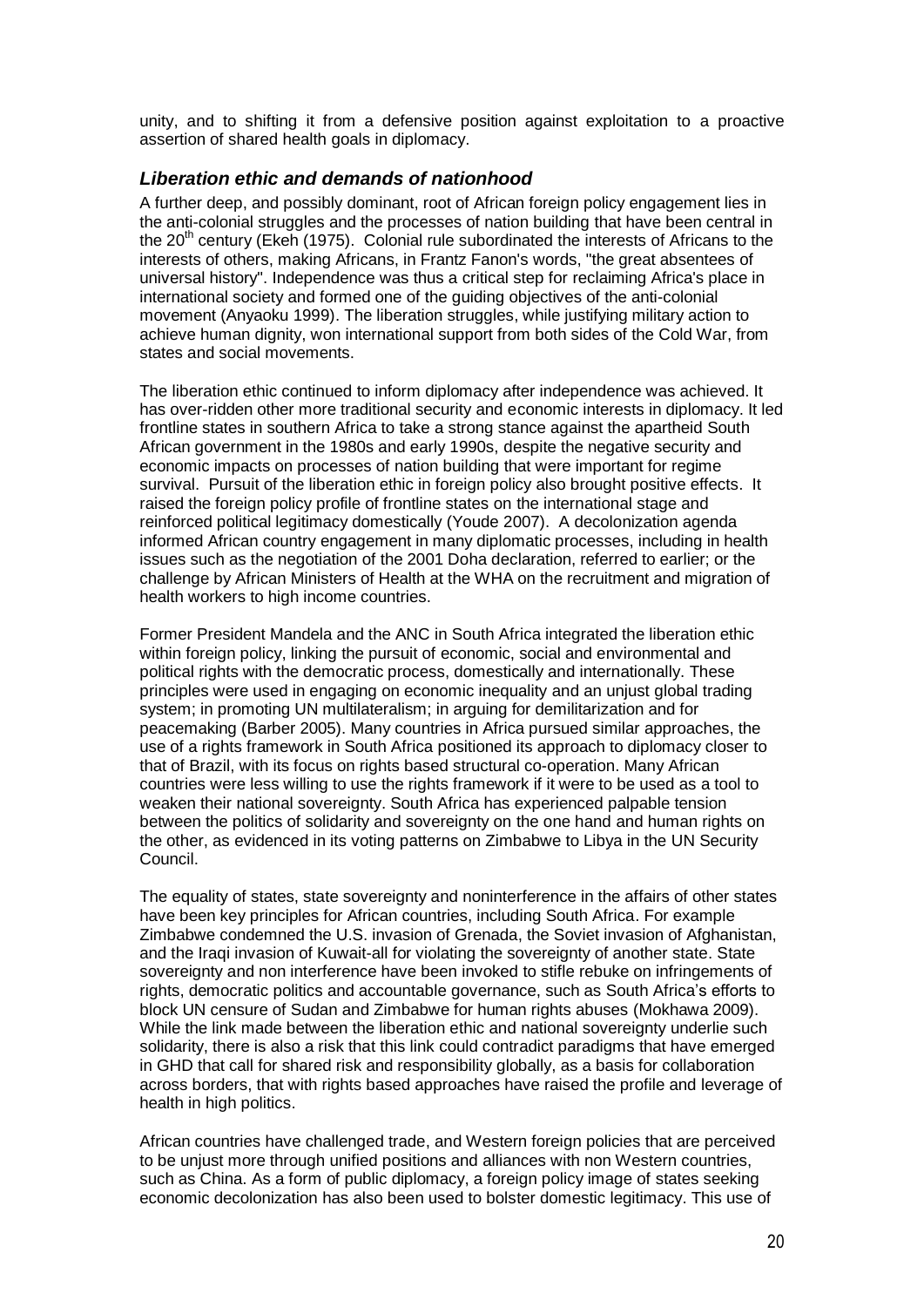foreign policy for domestic ends reflects a complex dialectic in Africa. Foreign policy is used to project national interests outwards to international platforms, while at the same time being used to assert identity domestically, to consolidate domestic power, reinforce a public image and enhance the domestic legitimacy of leaders While this is not unique to African countries, it is argued to be more pronounced in Africa, where the demands of nation building in contexts of limited control of domestic economic resources, limited infrastructure connecting capitals and periphery, and insurgent groups in some countries have made leadership survival and consolidation of the 'nation state' a primary goal. (Youde 2007). If this is the case then for health issues to obtain sustained attention in African foreign policy they need to be seen as central to domestic legitimacy (as for example was the case with treatment activism).

#### <span id="page-21-0"></span>*Moving towards developmental foreign policy?*

The risks of the current neoliberal globalisation for Africa were apparent well before the 2008 'crises', as global policies and processes undermined the welfare and developmental state, powerful transnationals co-opted and fragmented state power, and African countries were further marginalised within widening global inequality (Osei Kwadwo 2004). Health and disease issues have been raised as both 'crises' to trigger policy attention and external funding, and as development issues to mobilise investment in domestic systems, services and social determinants.

The African Union (AU) has given profile to both security and development dimensions of foreign policy. It asserts goals and has mechanisms for both peace and security and for accelerating the political and socioeconomic integration of the continent (Landsberg 2005). Many African countries are explicitly pursuing developmental foreign policies, raising economic justice, advocating policies that address issues of poverty and underdevelopment and seeking to protect the role and authorities needed for developmental states within international policy agendas and debates. Further, faced with the constraints of a hegemonic world order and a decline in global multilateralism, especially after 9/11, South Africa has used its moral power to leverage sovereignty of African states, and recognition of regionalism, including during its two terms as a nonpermanent member of the UN Security Council (Kagwanja 2008).

There is however diversity in the understanding of what a developmental foreign policy means. While challenging the hegemony of current economic powers, South Africa does so by seeking to change the rules and institutions in a global system that disadvantages African countries through negotiation, engagement, South- South partnerships and strategic alliances (Landsberg 2005). South Africa has for example actively lobbied the G20 for Sub-Saharan Africa to have a stronger voice in governance of the International Monetary Fund (IMF) by allocating a third IMF Board Chair to the region, and has used the New Partnership for Africa's Development (NEPAD) as a vehicle for Africa's development when negotiating within IBSA and BRICS process, to seek practical and concrete measures that support the implementation of NEPAD. The "African Renaissance" adopted in 2001 by South Africa's then-President Thabo Mbeki and the NEPAD were framed as African Union (AU) programmes around which foreign engagement could be built. NEPAD sought to extract developmental commitments for African countries, such as higher levels of aid; debt relief; market access for Africa's trading goods; fair trade; and to elevate the status of poverty and development issues to a higher strategic plane in global affairs, raising them as a threat to international peace and security. It also committed to democratic governance (Landsberg 2005; GHSi 2012). The G8 read the NEPAD policies as a means of establishing a better-governed and peaceful continent, and have thus given focus to the peer review mechanism. African countries gave more focus to demands for greater global justice and equality, to be achieved through improved flows of aid, trade access and investment resources. Many rejected the peer review as a compromise to their sovereignty (Barber 2005). Some African states and civil society remain uncommitted or resistant to elements of the NEPAD programme (Alden and Vieira 2005).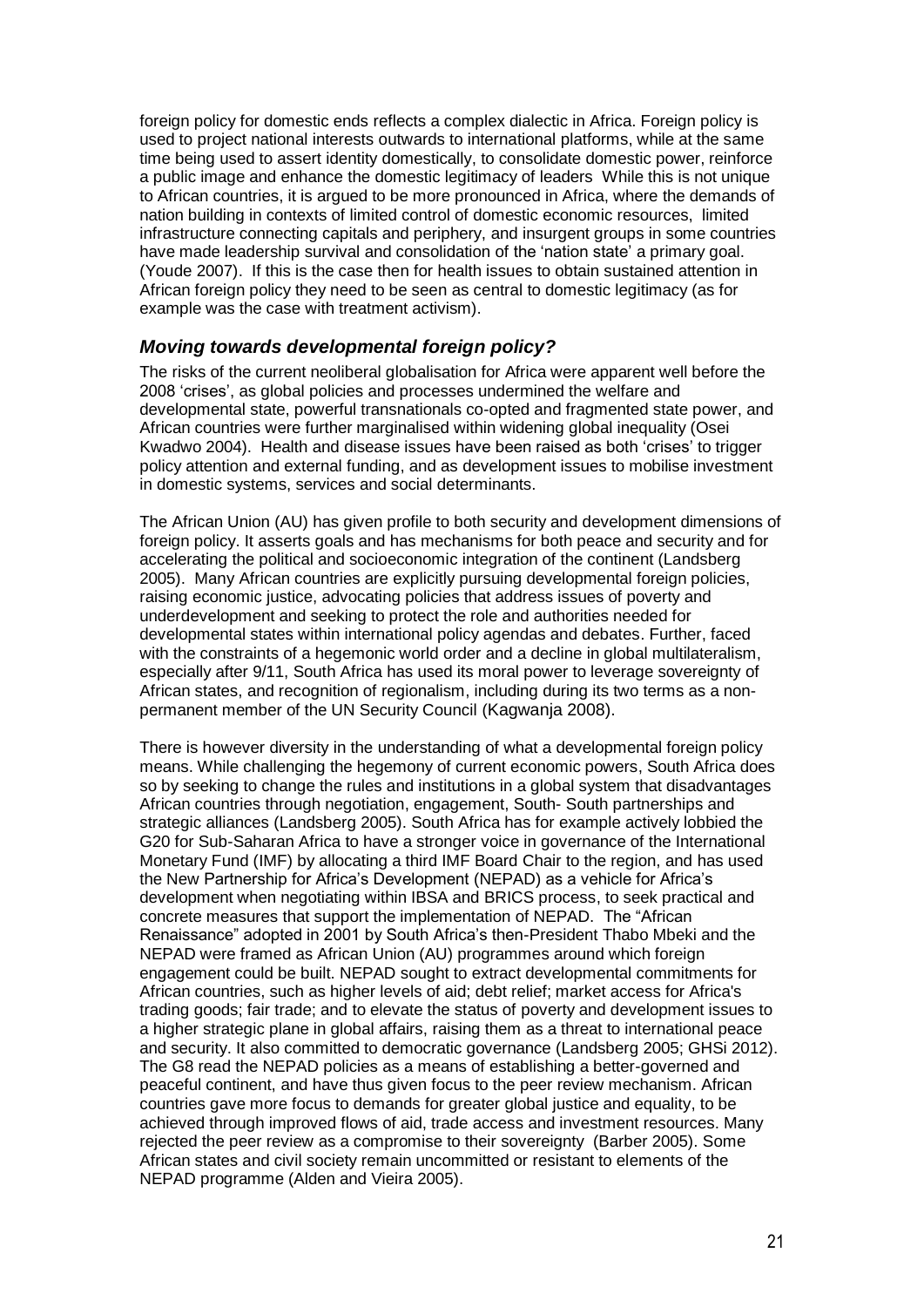How is the liberation ethic crafted for the 21st century? What foreign policy perspectives will support the shifts in power that are needed to take forward the unfinished processes of nation building, decolonization, democracy and human dignity necessary for health?

What have been the benefits and costs of African unity as a key element of African diplomacy on health?

What other and different approaches to diplomacy are being used by countries and regions in Africa not captured here? What domestic values and experience do they reflect and how effective have they been?

Does the position on non interference and sovereignty close the space for addressing shared risk, and shared responsibility as a basis for collaboration on global inequalities, eg as argued to motivate solidarity global financing, universal rights etc?

#### <span id="page-22-0"></span>*South-South diplomacy*

In a foreign policy environment where states cannot control the external setting in which they operate, alliances are one means of strengthening influence. African countries have made various alliances noted in the earlier section on trilateralism and south –south diplomacy, including in areas of health. Questions are being asked on how South-South diplomacy is being advanced, including in social dialogue in Africa countries. There is some interrogation of how far African countries are ensuring their own interests within such diplomacy, and how far such diplomacy reflects a transformation of economic relations. What, for example, are the implications for China's stance on non-interference in domestic affairs if a 'sovereign' African state chooses to expropriate resources and materials owned by a Chinese corporation? (Taylor 2006).

How far is south –south diplomacy bringing downstream and processing activities and technologies into the continent (such as local medicine production)? Are these interactions reducing African country dependency? What model and goals of diplomacy are being advanced by African countries through South –South co-operation?

## <span id="page-22-1"></span>**Debates and issues**

At various points in this paper we have raised questions on what implications the developments described have for health diplomacy in Africa. Given the limitations of documented evidence on African approaches or analysis of health diplomacy from an African lens, it is difficult to draw conclusions. We thus raise debates and issues in this section that we hope will provoke dialogue, debate and response.

In the paper we reflect on the history of GHD, and ask how Africa's experience of that history, including in periods of slavery and colonization, has affected its own diplomacy in health. We suggest that the liberation ethic and unity as they feature in African diplomacy are both an assertion of interests and defensive strategy against power imbalances in negotiations. They reflect African history, but are also a proactive response to the shifts in power that are needed to take forward the unfinished processes of nation building, decolonization, democracy and human dignity necessary for health.

We thus ask how the liberation ethic and developmental foreign policy is being crafted in Africa for the 21st century? There is a strong commitment to sovereignty, non interference and self determination, seen as central to nation building, and to addressing economic injustice. It is less clear how human rights to health, human dignity and solidarity are being advanced and less unity around using a rights framework for addressing economic, social injustice.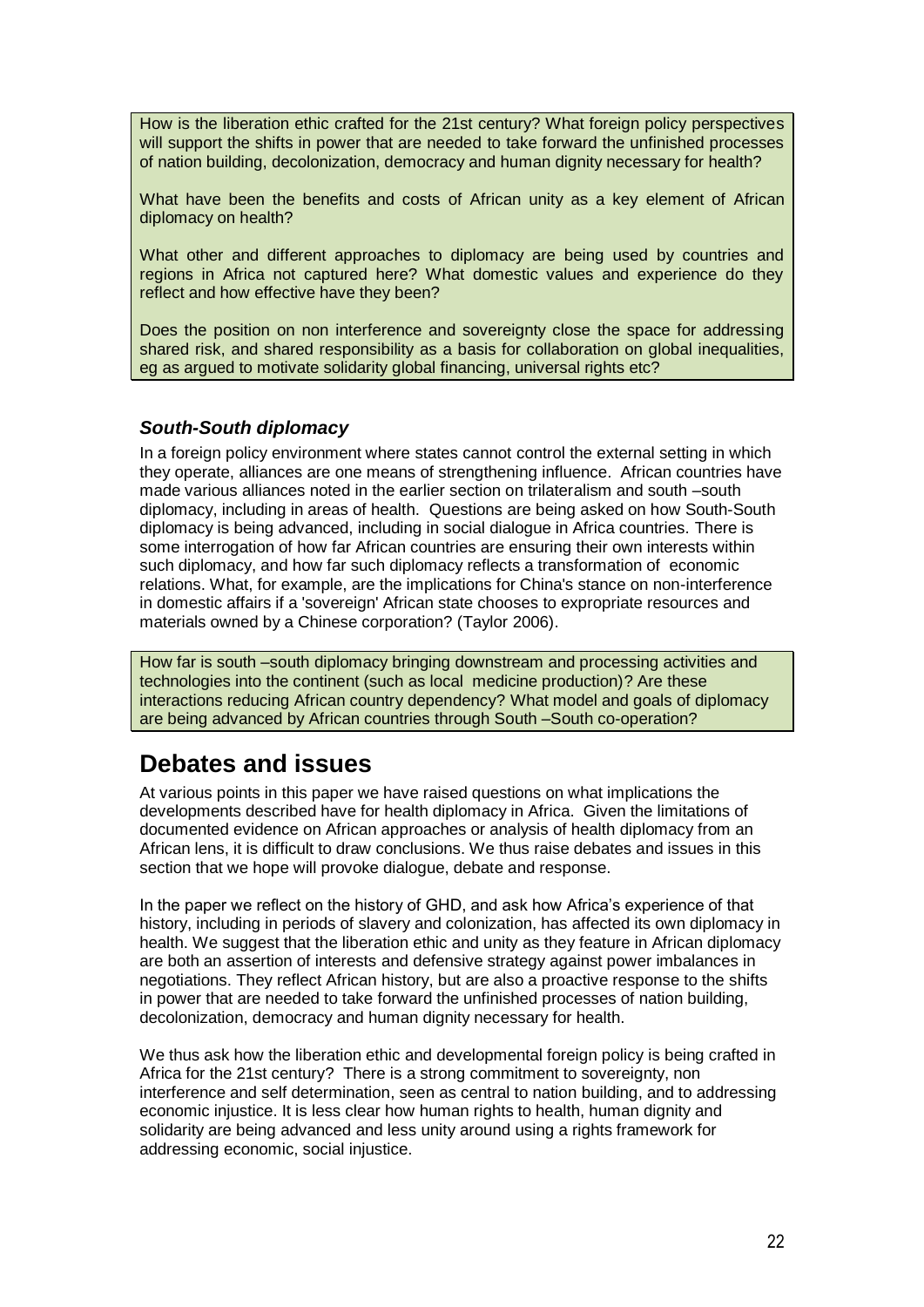What values and principles will guide African global health engagement in the 21<sup>st</sup> century? Does the position on non interference and sovereignty close the space for addressing shared risk, and shared responsibility as a basis for collaboration on global inequalities, such as in solidarity global financing, universal rights and so on?

We note and explore reasons for the caution and sometimes explicit opposition that some have, to bringing health issues into global diplomacy, notwithstanding the increased profile that health has had in recent years. We ask what opportunities and risks there are for African countries in raising health as a foreign policy issue, and strategically which global health issues and policy processes will offer opportunities for advancing African health. What has been the effect of a 'crisis' model that mobilises aid transfers and humanitarian relief on a more transformative agenda for GHD in Africa? What lessons are there for African countries in the diverse approaches to health diplomacy, including in

- China's non interference, consensus model to facilitate its access to resources and markets;
- Brazil's structural co-operation to strengthen its role in global governance;
- Cuba's public diplomacy to promote its security and economy; or
- India's recognition of the potential influence of its significant diaspora in a global economy?

The paper describes the emergence of new diplomatic forces in health and new alliances across countries, including collaboration across emergent economies in the South. Engaging globally on health continues to take place within intergovernmental organisations like WHO, but increasingly also within such multi-country alliances. These are noted to raise new possibilities and momentum for health diplomacy, including in areas such as technology transfer, and investment in systems and capacities for improving health. Which forums offer the greatest possibility for advancing African health goals? The paper also highlights the need for continued regional collaboration and integration as a foundation for such interactions, particularly given the role of African unity as a principle in global engagement.

Given the more effective negotiation from countries where there is greater domestic policy coherence across sectors and greater engagement of non state actors, we ask what transformation should be (and is) taking place domestically within African countries to position countries to more effectively and coherently advance African health interests in foreign policy?

In writing this paper we have noted and commented that many relevant perspectives and experiences are not documented and available in the public domain from African countries. So this first draft is an inception working paper, based on a review of literature, to raise such questions and discussion points to invite reflection and response from critical thinkers and actors on and from the continent. Our primary question is to ask "Are there African approaches to health diplomacy? And in our current global context, what approaches will advance health and human dignity in Africa?"

We will integrate the insights and views from this feedback and produce a second revision of the paper in the second half of 2013. We hope that the paper will continue to encourage reflection, dialogue and debate.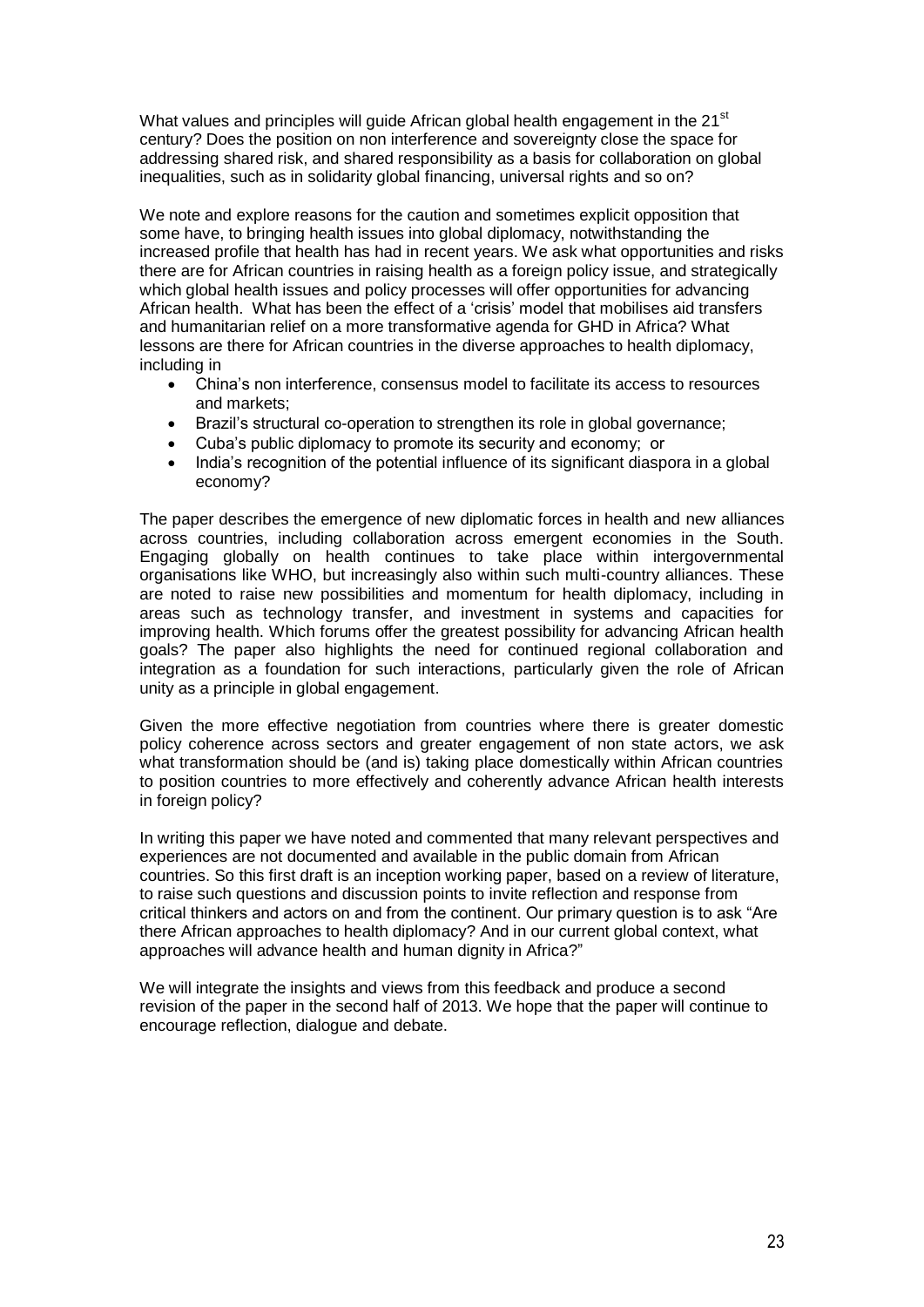# <span id="page-24-0"></span>**References**

- 1. Alcazar S (2008). The Copernican shift in global health, Global health programme working paper No 3. 3-27. Geneva, The Graduate Institute
- 2. Alden C, Vieira MA (2005) The New Diplomacy of the South: South Africa, Brazil, India and Trilateralism Third World Quarterly, 26, 7, 1077-1095
- 3. Amosu A (2007) Dangerous Times for Africa Review of African Political Economy, 34, 114, 711- 713
- 4. Anyaoku E (1999) Lessons from over Four Decades of African Diplomacy, paper presented at the Conference on African Diplomacy in the 21st Century, London, UK
- 5. Barber J (2005) The New South Africa's Foreign Policy: Principles and Practice International Affairs 5 1079-1096
- 6. Blunden M (2008). South-South development cooperation: Cuba's health programmes in Africa. The International Journal of Cuban Studies, 1, 1, 1-11.
- 7. Bustamante M, Sweig J (2008) Buena Vista Solidarity and the Axis of Aid: Cuban and Venezuelan Public Diplomacy Annals of the American Academy of Political and Social Science, 616, 223-256
- 8. Castro F (1987). Speech at the opening session of the sixth Ministerial meeting of the Group of 77, Havana, 20 April 1987
- 9. Chaturvedi S (2005) Diaspora in India's Geopolitical Visions: Linkages, Categories, and Contestations Asian Affairs, Vol. 32, No. 3 141-168
- 10. Chris, A and Antonio VM (2005). The new diplomacy of the South: South Africa, Brazil, India and trilateralism. Third World Quarterly, 6, 7, 1077-1095.
- 11. Cooper AF, Kirton JJ and Schrecker T (2007) 'Governing global health in the twenty-first century', in Cooper AF, Kirton JJ and Schrecker T (ed) *Governing global health: Challenge, response, innovation*. Ashgate Publishing Ltd: Aldershot.
- 12. Drager N and Fidler D (2007) 'Foreign policy, trade and health: at the cutting edge of global health diplomacy,' Bulletin of the World Health Organization 85(3): 162
- 13. Ekeh P (1975) Colonialism and the Two Publics in Africa: A Theoretical Statement Comparative Studies in Society and History, 17, 1, 91-112 [www.jstor.org/stable/178372](http://www.jstor.org/stable/178372)
- 14. Emeagwali G (1998). "Colonialism and Science: The African Case," A paper presented by Dr. Gloria Emeagwali at the Conference on Matrices of Scientific Knowledge, Oxford University, UK, March 7.
- 15. Fauci AS (2007) Lasker Public Service Award. 'The expanding global health agenda: a welcome development,' *Nature Medicine* 13(10): 1169–1171.
- 16. Fidler D (1997) 'The globalization of public health: Emerging infectious diseases,' *Indiana Journal of Global Legal Studies* 5(1): 11-51.
- 17. Fidler D. (2005) Health and foreign policy: A conceptual overview. Nuffield Trust 2005 [cited 10 A.D. May 5];1-15.
- 18. Fidler D, Drager N. (2009) Global health and foreign policy-strategic opportunities and challenges: Background paper for the Secretary-General's report on global health and foreign policy. WHO, Geneva[, www.who.int/trade/events/UNGA\\_Background\\_Rep3\\_2.pdf](http://www.who.int/trade/events/UNGA_Background_Rep3_2.pdf)
- 19. Fidler D (2009) After the Revolution: Global Health Politics in a Time of Economic Crisis and Threatening Future Trends, Global Health Governance II (2):1-21. http://www.ghgj.org/Fidler\_After%20the%20Revolution.pdf
- 20. Feldbaum H and Michaud J (April 2010) 'Health diplomacy and the enduring relevance of foreign policy interests,' *PLoS Medicine* 7(4).
- 21. Gagnon ML (2012)' *Global Health Diplomacy: Understanding How And Why Health Is Integrated Into Foreign Policy'* Phd thesis available from <http://www.ruor.uottawa.ca/en/handle/10393/23141>
- 22. Global Health Strategies initiatives (GHSi), (2012) How the BRICS Are Reshaping Global Health and Development, GHSI
- 23. Hotez P (2001) Vaccine Diplomacy Foreign Policy, 124; 68-69, May Jun.
- 24. Hoffman SJ (2010): Strengthening global health diplomacy in Canada's foreign policy architecture: Literature review and key informant interviews, Canadian Foreign Policy Journal, 16:3, 17-41<http://dx.doi.org/10.1080/11926422.2010.9687318>
- 25. Hwenda L, Larsen BI (2011) The remaining smallpox stocks: the wrong debate? The Lancet, Volume 378, Issue 9804, Page e7, doi:10.1016/S0140-6736(11)61740-6
- 26. Jiang T (2006) China Makes "Great Leaps Outward" in Regional Diplomacy International Journal, 61, 2, 329-340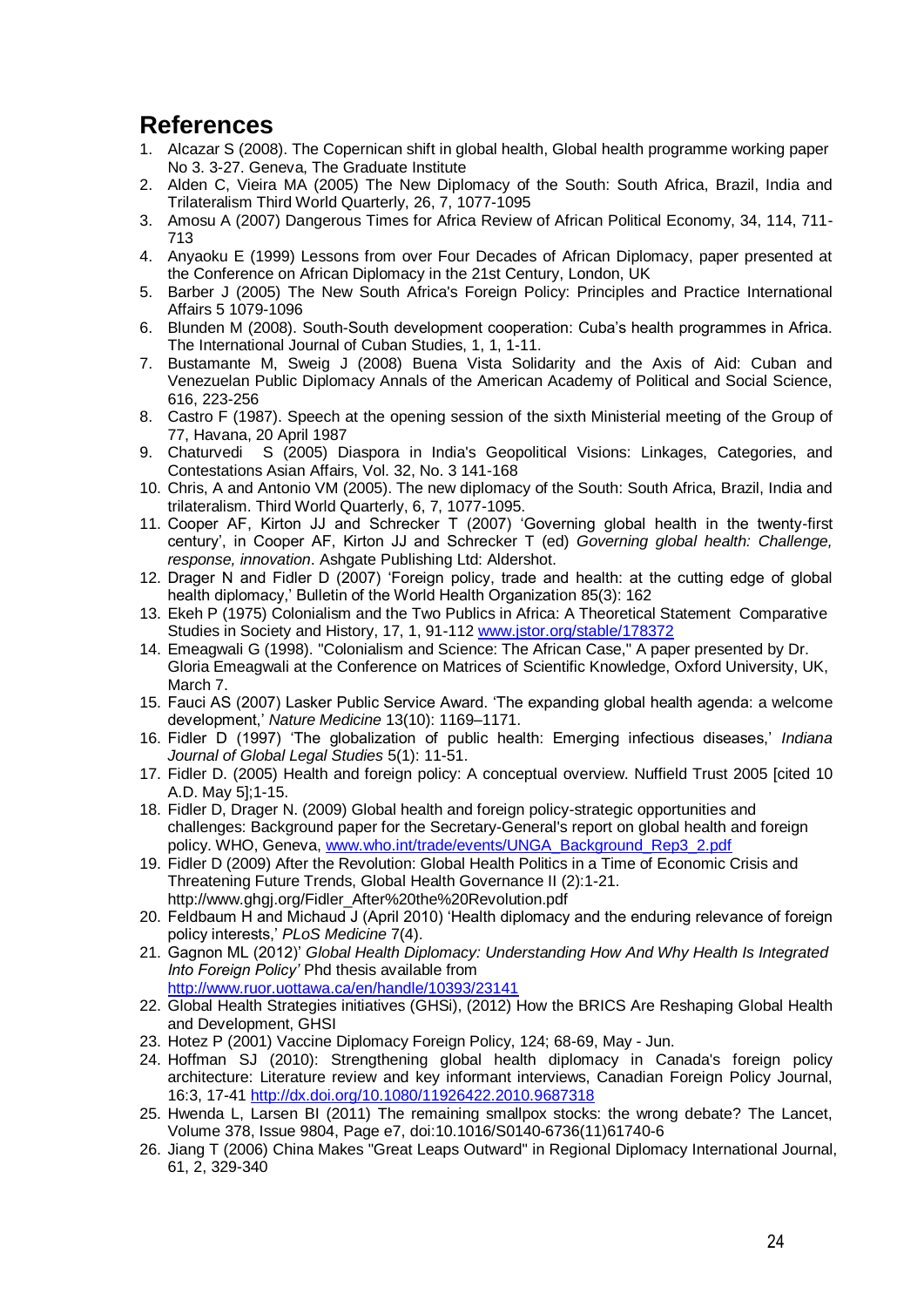- 27. Kagwanja P (2008). Cry sovereignty: South Africa and the UN Security Council in a hegemonic world, 2007-2008. International Journal of African Renaissance Studies – Multi-, inter- and Transdisciplinary, 3, 1, 35-58.
- 28. Kennedy AL (1992). Old Diplomacy and New, 1876-1922: From Salisbury to Lloyd-George. London: Kessinger Publishing
- 29. Kickbusch I, Silberschmidt G and Buss P (2007) 'Global health diplomacy: the need for new perspectives, strategic approaches and skills in global health,' *Bulletin of the World Health Organization* 85(3): 230-232.
- 30. Kirton JJ and Kokotsis E (2007) Keeping faith with Africa's health: Catalysing G8 compliance. in Cooper AF, Kirton JJ and Schrecker T (ed) *Governing global health: Challenge, response, innovation*. Ashgate Publishing Ltd: Aldershot.
- 31. Landsberg C (2005) Toward a Developmental Foreign Policy? Challenges for South Africa's liberation? Social Research, 72, 3, 723-756 http://www.jstor.org/stable/40971788
- 32. Lee K and Smith R (2011) 'What is 'global health diplomacy'? A conceptual review,' Global Health Governance V(I).
- 33. Macro A (2005). The New diplomacy of the South: South Africa, Brazil, India and Trilateralism. Third World Quarterly, 27, 7, 1077-1095.
- 34. McInnes C and Lee K (2012) *Global health and international relations*. Polity Press: Cambridge.
- 35. Médecins Sans Frontières (MSF) (2003). Surmounting challenges: procurement of antiretroviral medicines in low- and middle-income countries – the experience of Médecins Sans Frontières, MSF World Health Organization and UNAIDS, Geneva 2003.
- 36. Mogedal S, Alverberg BL. (2010) Can foreign policy make a difference to health? PLoS Medicine 7(5):1-3. [www.plosmedicine.org/article/info%3Adoi%2F10.1371%2Fjournal.pmed.1000274](http://www.plosmedicine.org/article/info%3Adoi%2F10.1371%2Fjournal.pmed.1000274)
- 37. Mokaila, A (2001). Traditional vs Western Medicine- African Context. *Drury University, Springfield, Missouri*. [Retrieved 23 December 2012].
- 38. Mokhawa G (2009). Fatal Attraction? South Africa's quiet diplomacy and regional security in Southern Africa. Conference Papers – International Studies Association; 2009 Annual Meeting, p1-15.
- 39. Open Society Institute (OSI), (2008). Playing by the rules: using intellectual property and policy to improve access to essential medicines. OSI, New York,
- 40. Osei Kwadwo E (2004) Anti-Globalization Forces, the Politics of Resistance, and Africa: Promises and Perils Journal of Black Studies, 34, 4, 580-598
- 41. Pew Research Centre (2007) Global Attitudes Project: Global Unease with Major World Powers", Pew Research Centre USA available at<http://pewglobal.org/reports/display.php?ReportID=256>
- 42. Randall D. (2001) Global Financial Governance and the Problem Global Governance, 7, 4, 411- 426
- 43. Sachikonye L (2004) Solidarity & Africa in the New Century Review of African Political Economy, 31, 102, 649-656
- 44. Smith R, Fidler D, Lee K. (2010) Global health diplomacy research. Trade, Foreign Policy, Diplomacy and Health Draft Working Paper Series , 1-18. WHO Network on Global Health Diplomacy.
- 45. Southern Africa Development Community (2009). Round 9 Proposal. HIV Cross Border Initiative. 10 June.
- 46. Southern Africa Development Community (2012). 3<sup>rd</sup> Meeting of the Steering Committee of the SADC HIV and AIDS Fund. 15 March 2012, Johannesburg, South Africa.
- 47. Taylor I (2006) China's Oil Diplomacy in Africa International Affairs, 82, 5, 937-959
- 48. United Nations (2012) Agenda item 123 Global health and foreign policy, UN Resolution, 6 December 2012
- 49. Van Straelen H (1994). New Diplomacy in the Far East. Luzac & Company.
- 50. Youde J (2007) Why Look East? Zimbabwean Foreign Policy and China Africa Today, 53, 3, 3- 19<http://www.jstor.org/stable/4187790>.
- 51. Youde J (2010) China's Health Diplomacy in Africa China: An International Journal, 8, 1, 151- 163
- 52. West A (2006) Theorising South Africa's Corporate Governance Journal of Business Ethics, 68, 4. 433-448
- 53. WTO (2003) The Decision is contained in WTO document WT/L/641.
- 54. WTO (2006), TRIPS, pharmaceuticals and public health, WTO, Geneva [www.wto.org/english/tratop\\_e/trips\\_e/pharmpatent\\_e.htm](http://www.wto.org/english/tratop_e/trips_e/pharmpatent_e.htm)
- 55. Zacher MW and Keefe TJ (2008) *The politics of global health governances: United by contagion*. Palgrave MacMillan: New York.